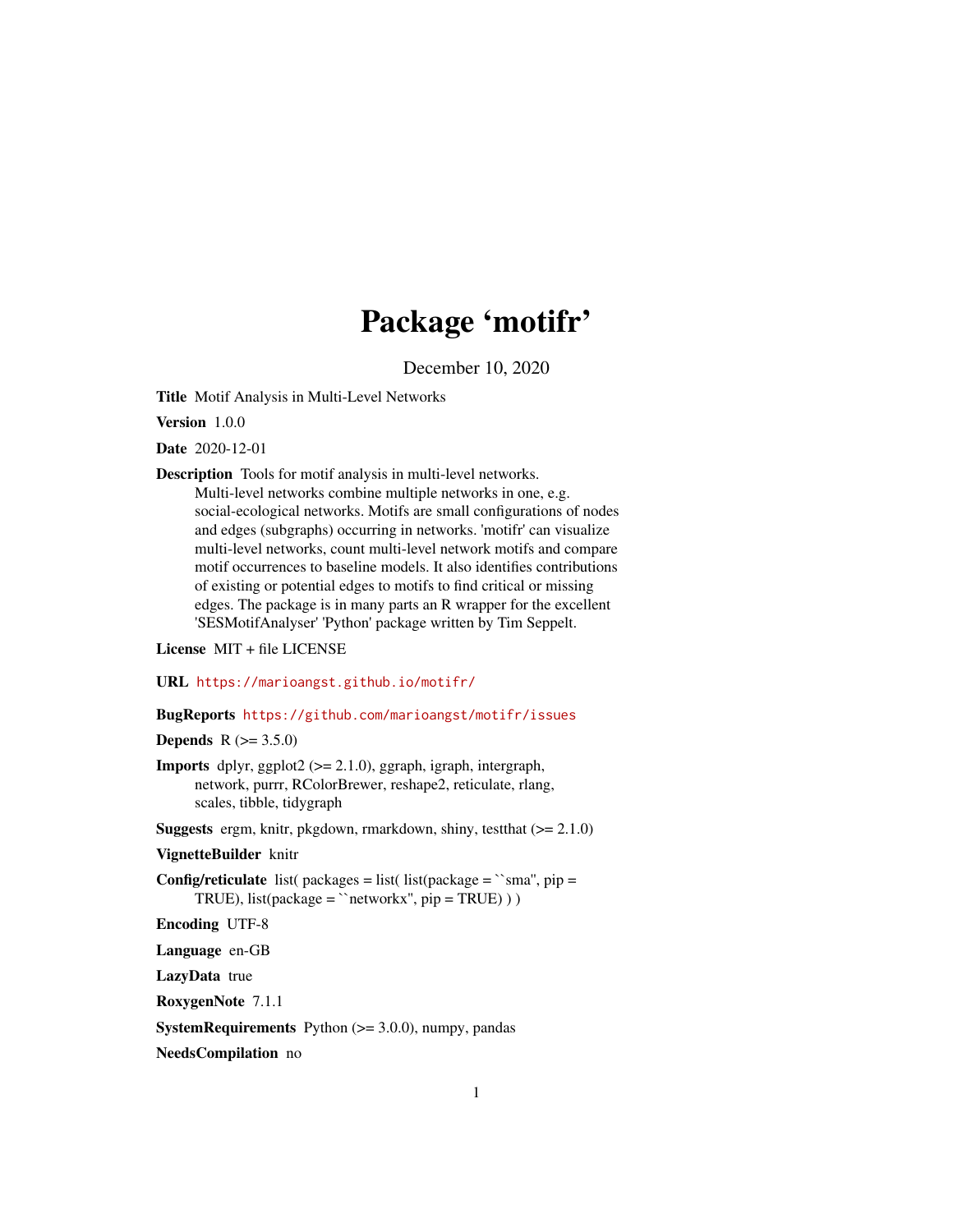<span id="page-1-0"></span>Author Mario Angst [aut, cre] (<https://orcid.org/0000-0002-8297-9827>), Tim Seppelt [aut] (<https://orcid.org/0000-0002-6447-0568>)

Maintainer Mario Angst <mario.angst@gmail.com>

Repository CRAN

Date/Publication 2020-12-10 15:40:02 UTC

## R topics documented:

|       |                                                                                                             | 2              |
|-------|-------------------------------------------------------------------------------------------------------------|----------------|
|       |                                                                                                             | $\overline{4}$ |
|       |                                                                                                             | 5              |
|       |                                                                                                             | 6              |
|       |                                                                                                             | 6              |
|       |                                                                                                             | 7              |
|       |                                                                                                             | 8              |
|       |                                                                                                             | 9              |
|       | $identity_{2}aps \dots \dots \dots \dots \dots \dots \dots \dots \dots \dots \dots \dots \dots \dots \dots$ | 9              |
|       |                                                                                                             | <b>10</b>      |
|       |                                                                                                             | <b>11</b>      |
|       | $large\_directed\_dummy\_net \dots \dots \dots \dots \dots \dots \dots \dots \dots \dots \dots \dots$       | -11            |
|       |                                                                                                             | 12             |
|       |                                                                                                             | -13            |
|       |                                                                                                             | 13             |
|       |                                                                                                             | 14             |
|       |                                                                                                             | <sup>15</sup>  |
|       |                                                                                                             | 16             |
|       |                                                                                                             | <b>17</b>      |
|       |                                                                                                             | 18             |
|       |                                                                                                             | 19             |
|       |                                                                                                             | <b>20</b>      |
|       |                                                                                                             | 22             |
|       |                                                                                                             | 22             |
|       |                                                                                                             | 23             |
|       |                                                                                                             |                |
|       |                                                                                                             | 25             |
|       |                                                                                                             |                |
| Index |                                                                                                             | 26             |

compare\_to\_baseline *Compare motif occurence in empirical network to occurence in a baseline model*

#### Description

This function plots a comparison of the motif counts in a given network with the motif counts in a baseline model.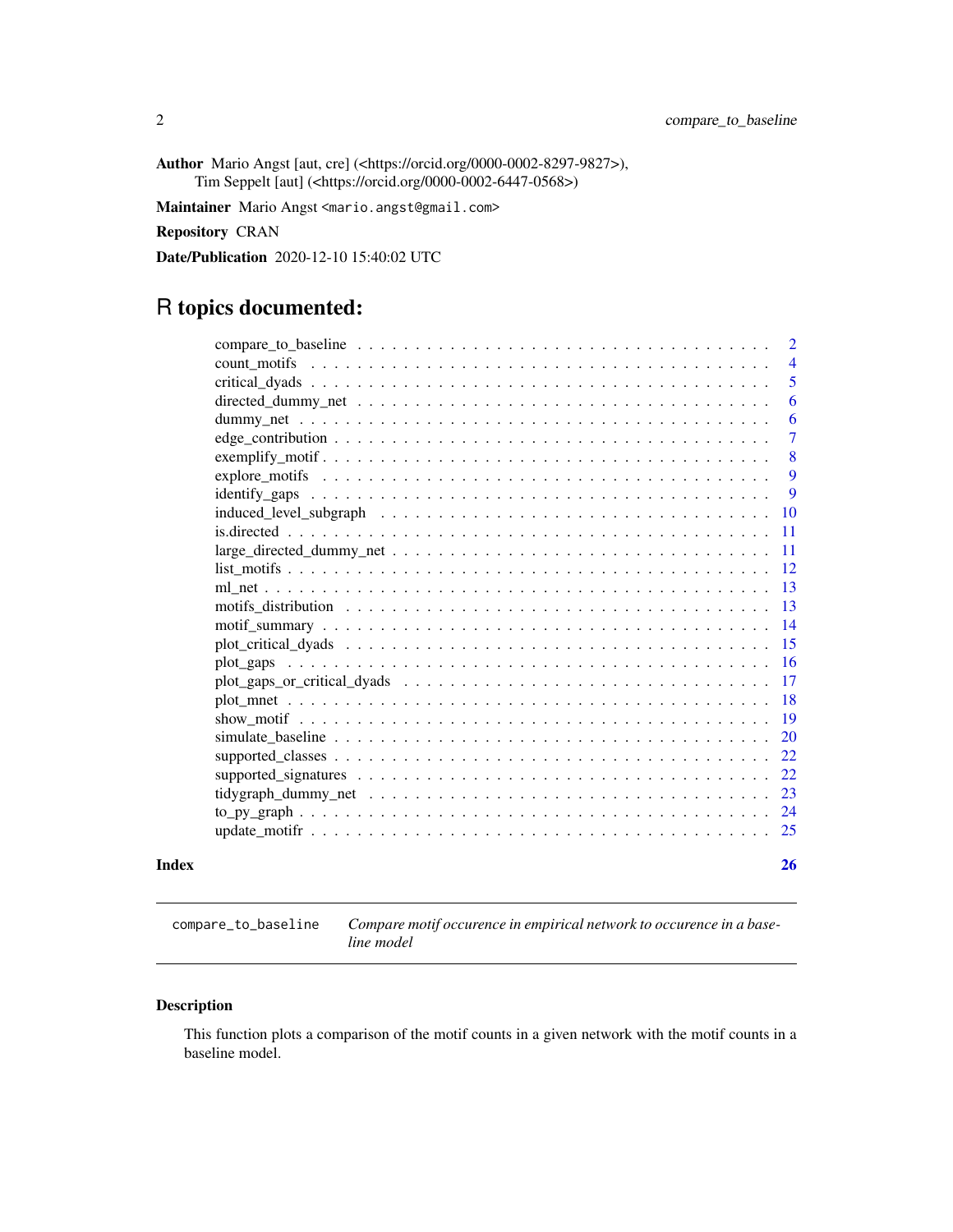compare\_to\_baseline 3

#### Usage

```
compare_to_baseline(
 net,
 motifs,
 n = 10,
 lvl_attr = "sesType",
  assume_sparse = TRUE,
 model = "erdos_renyi",
 level = -1,ergm_model = NULL,directed = NULL
```
 $\mathcal{L}$ 

#### Arguments

| net           | network object                                                                                                                                                                                          |
|---------------|---------------------------------------------------------------------------------------------------------------------------------------------------------------------------------------------------------|
| motifs        | list of motif identifier strings                                                                                                                                                                        |
| n             | number of random graphs used in baseline model                                                                                                                                                          |
| $lvl_{-}attr$ | character vector specifying the attribute name where level information is stored<br>in net.                                                                                                             |
| assume_sparse | whether the random graphs shall be assumed to be sparse, used to find ideal<br>counting function                                                                                                        |
| model         | baseline model to be used. Options are 'erdos_renyi', 'actors_choice', 'ergm',<br>'partial_ergm' and fixed_densities'. See vignette("random_baselines") for<br>more details. Defaults to 'erdos_renyi'. |
| level         | Ivl_attr of the variable level for the Actor's Choice model                                                                                                                                             |
| ergm_model    | ergm model as for example fitted by calling ergm: : ergm() on the empirically<br>observed network. Needs to be supplied when model is set to ergm.                                                      |
| directed      | whether the graph shall be treated as a directed graph. Per default (NULL), this is<br>determined automatically using the structure of the provided network object                                      |

#### Details

Note that when using the Actor's Choice model this function does not choose the variable level automatically. Use the level parameter to provide a valid level.

When using ERGM the parameter net is not used. Networks to create the baseline from are sampled in R using the ergm\_model parameter.

#### Value

data frame with one row for each motif identifier string and one row for every computed random graph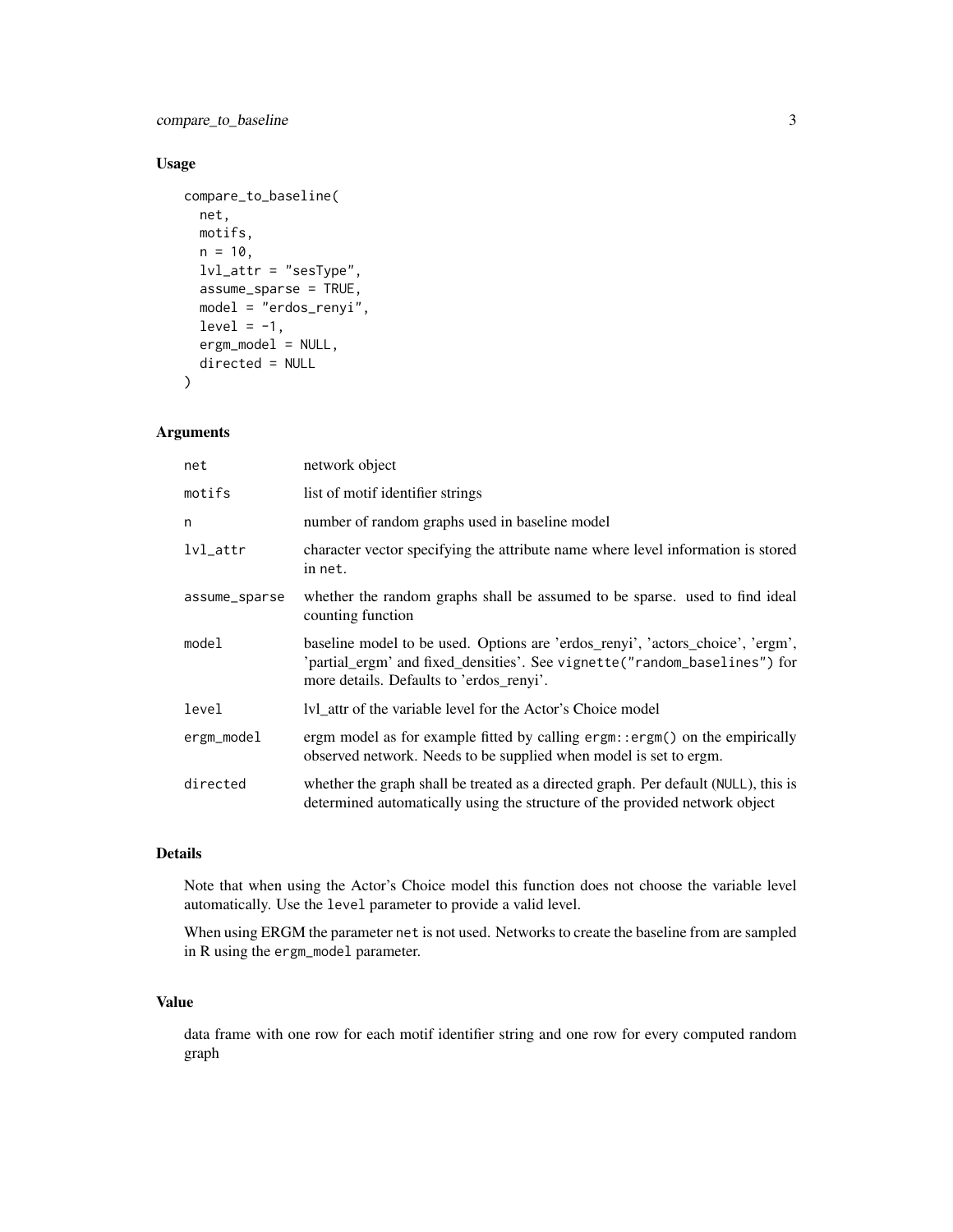#### Examples

```
## Not run:
compare_to_baseline(ml_net, list("1,2[I.C]", "1,2[II.C]"), directed = FALSE)
## End(Not run)
```
count\_motifs *Count multi-level motifs*

#### Description

Count multi-level motifs

#### Usage

```
count_motifs(
 net,
 motifs,
 lvl_attr = c("sesType"),
 assume_sparse = TRUE,
 omit_total_result = TRUE,
  directed = NULL
)
```
#### Arguments

| net               | A network object with a node attribute specifying the level of each node                                                                                           |
|-------------------|--------------------------------------------------------------------------------------------------------------------------------------------------------------------|
| motifs            | a list of motif identifiers which shall be counted, e.g. $list("1, 2[L.C]")$                                                                                       |
| $lvl_{-}attr$     | character vector specifying the vertex attribute name where level information is<br>stored in net                                                                  |
| assume_sparse     | whether the network shall be assumed to be sparse (for optimization), default<br><b>TRUE</b>                                                                       |
| omit_total_result |                                                                                                                                                                    |
|                   | whether total results shall be omitted, default FALSE                                                                                                              |
| directed          | whether the graph shall be treated as a directed graph. Per default (NULL), this is<br>determined automatically using the structure of the provided network object |

#### Value

data frame with a column containing motif identifier strings and one column containing motif counts

<span id="page-3-0"></span>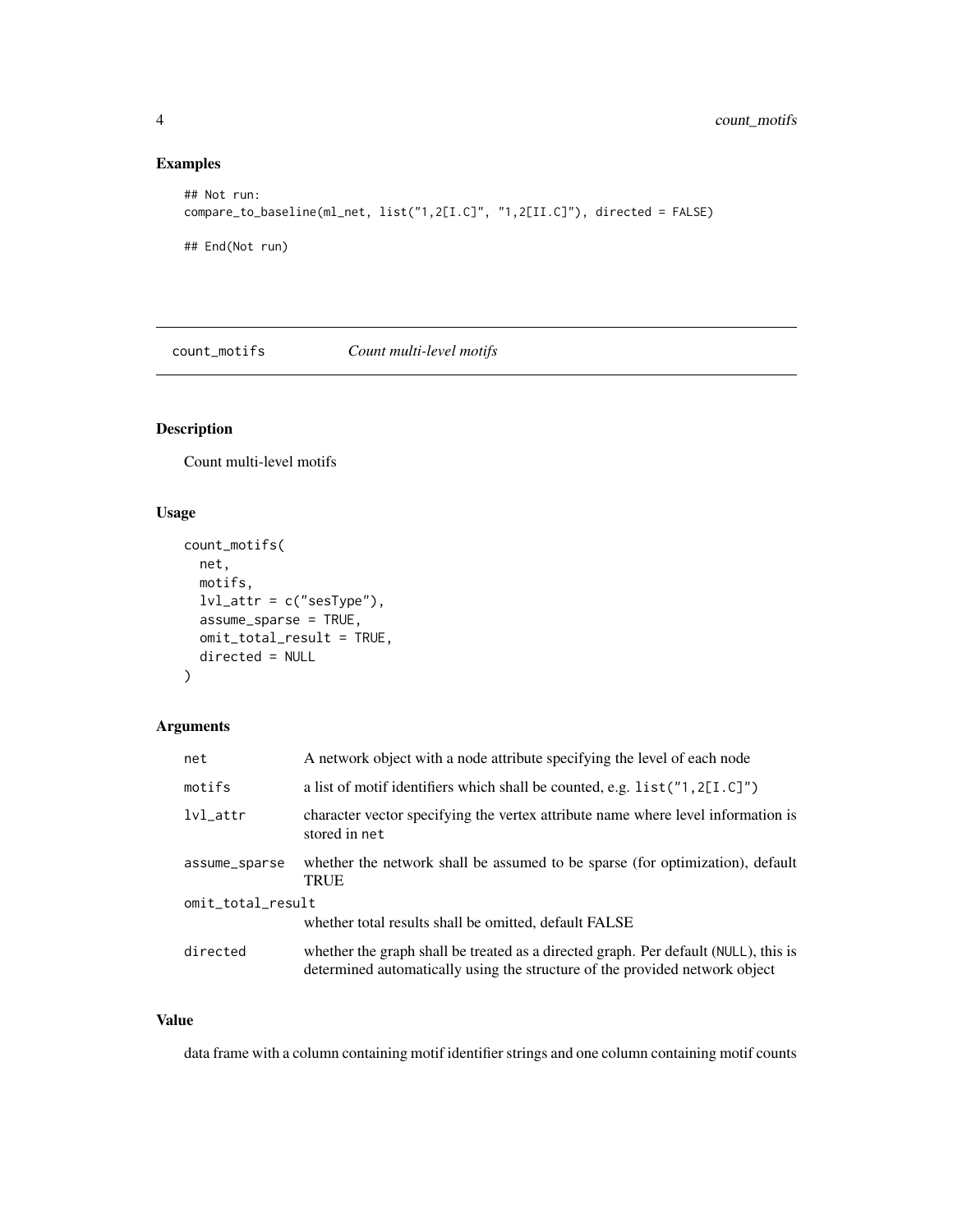#### <span id="page-4-0"></span>critical\_dyads 5

#### Examples

```
## Not run:
count_motifs(ml_net,
  lvl\_attr = c("sesType"),motifs = list("1,2[I.C]", "1,2[II.C]", "2,1[I.C]", "2,1[II.C]"),
  directed = FALSE
)
## End(Not run)
```
critical\_dyads *List critical dyads*

#### Description

Critical dyads are edges on a specified level which break motifs by being removed from the network.

#### Usage

```
critical_dyads(net, motif, lvl_attr = c("sesType"), level = -1)
```
#### **Arguments**

| net           | network object                                                                                         |
|---------------|--------------------------------------------------------------------------------------------------------|
| motif         | motif identifier                                                                                       |
| $lvl_{-}attr$ | character vector specifying the attribute name where level information is stored<br>in net             |
| level         | level of the dyads which shall be considered, or -1 if the level shall be determined<br>automatically. |

#### Details

The level parameter determines on which level of the network critical dyads are analysed. Per default, when level = -1, the first level in the motif which provides exactly two nodes is selected. Use this parameter to specify a level manually. The procedure for determining the level is the same as for the Actor's Choice Model, cf. vignette.

Note that this only works for undirected graphs. Regardless of whether the input graph is directed it is treated as undirected graph.

#### Value

data frame with three columns, listing edges and their contribution to motifs described by the motif identifier in descending order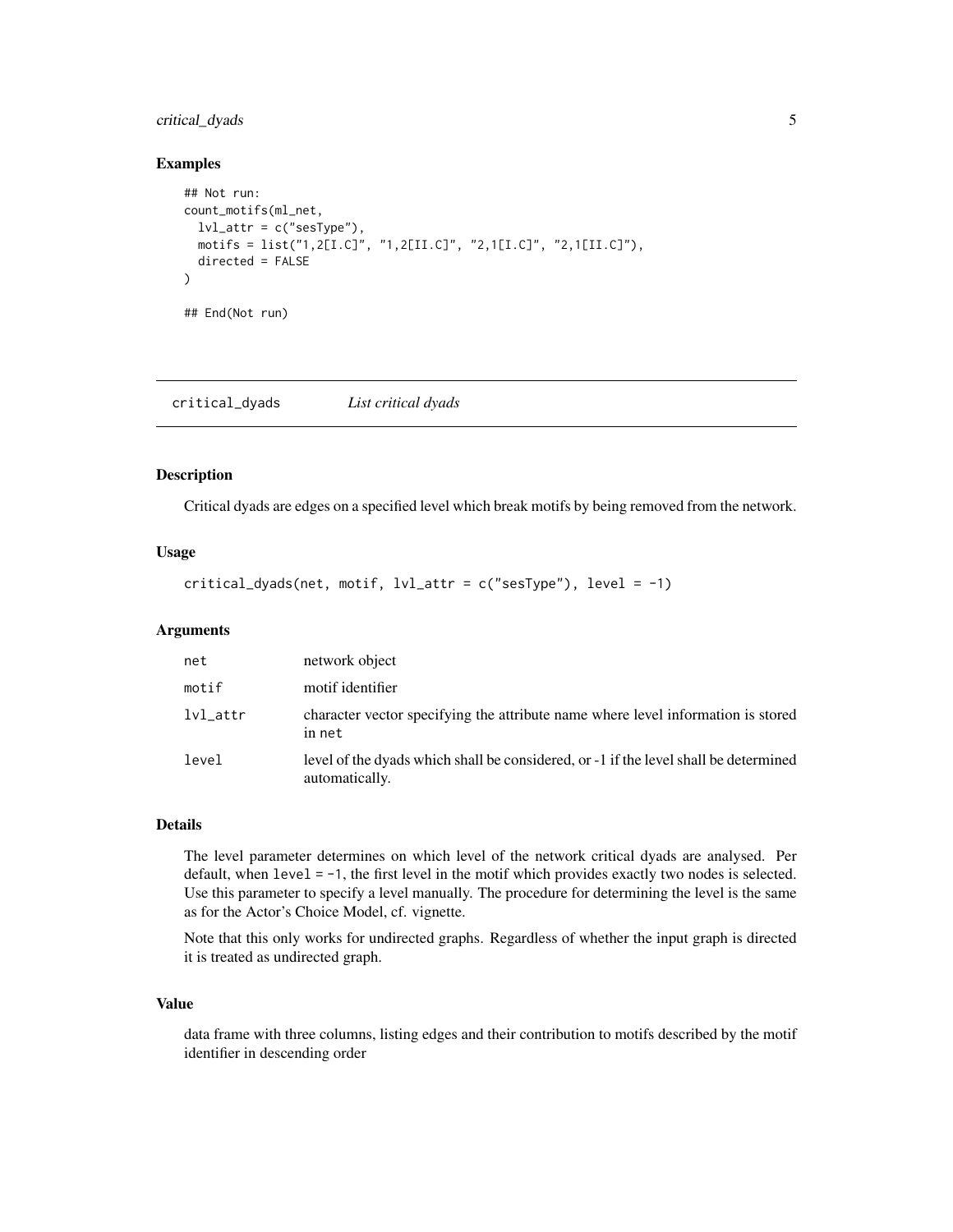#### Examples

```
## Not run:
head(critical_dyads(ml_net, motif = "1,2[I.C]"))
## End(Not run)
```
directed\_dummy\_net *Two-level directed network dummy example*

#### Description

Simple igraph network object based on dummy data

#### Usage

directed\_dummy\_net

#### Format

igraph network object

#### Source

Dummy data <https://gitlab.com/t.seppelt/sesmotifanalyser/-/tree/master/test/data>, [https://github.com/marioangst/motifr/blob/master/notes/directed\\_dummy\\_net.R](https://github.com/marioangst/motifr/blob/master/notes/directed_dummy_net.R)

#### Examples

plot\_mnet(directed\_dummy\_net)

dummy\_net *Three-level network dummy example*

#### Description

A simple statnet network object based on dummy data.

#### Usage

dummy\_net

#### Format

Statnet network object with 60 nodes and 1035 edges on three levels. The network contains two variables to describe nodes/ vertices.

vertex.names node labes

sesType Categorical variable specifying network levels for every node (levels are 0,1 and 2) ...

<span id="page-5-0"></span>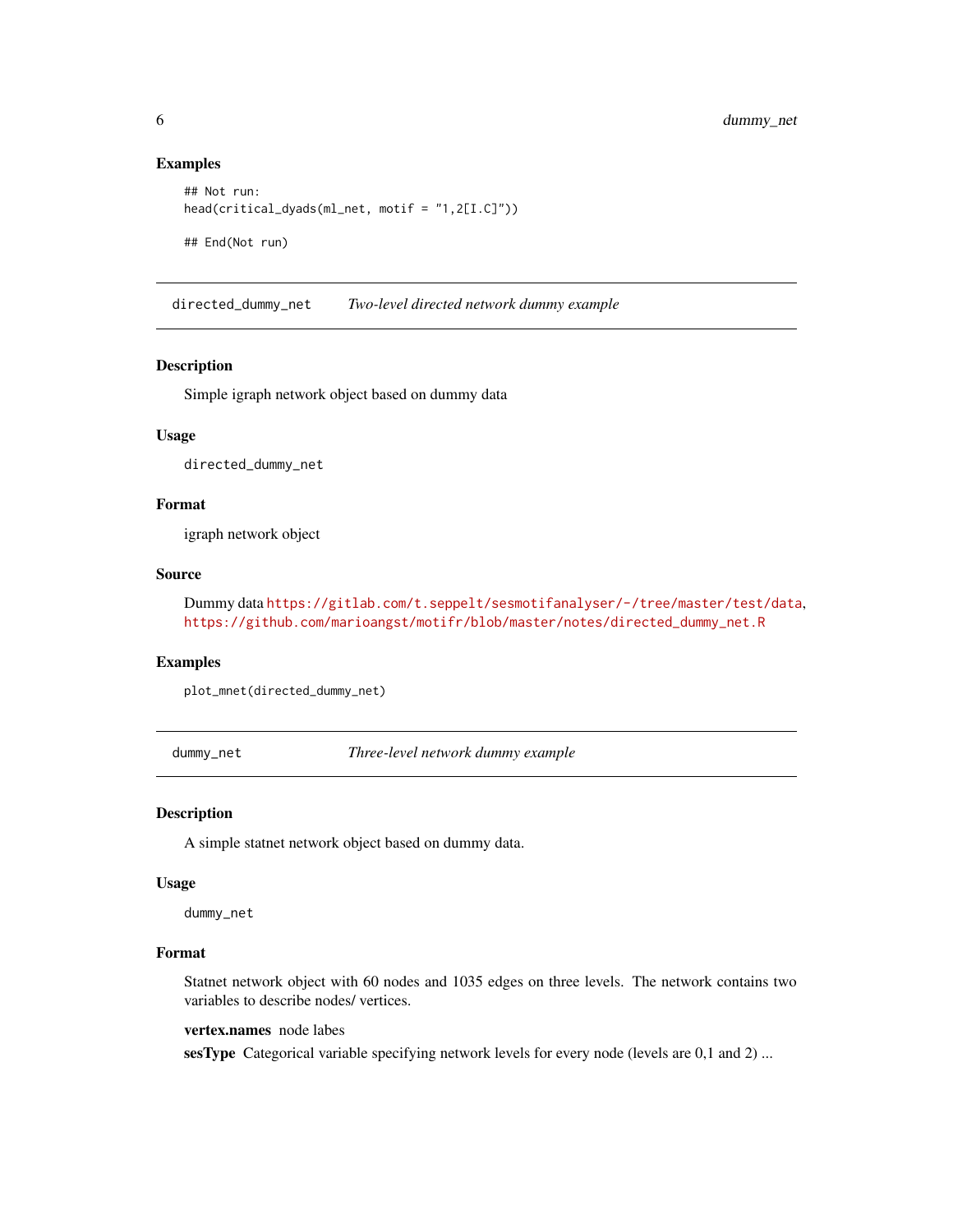#### <span id="page-6-0"></span>edge\_contribution 7

#### Source

Dummy data <https://gitlab.com/t.seppelt/sesmotifanalyser/-/tree/master/test/data>

#### Examples

plot\_mnet(dummy\_net)

edge\_contribution *List edge contribution*

#### Description

List gaps ordered by contribution to a motif. This is a list of ties together with the number of motifs of a given class the dyad would generate by being flipped. This is a generalisation of motifr::identify\_gaps() and motifr::criticial\_dyads().

#### Usage

```
edge_contribution(net, motif, lvl_attr = c("sesType"), level = -1)
```
#### Arguments

| net             | network object                                                                                         |
|-----------------|--------------------------------------------------------------------------------------------------------|
| motif           | motif identifier                                                                                       |
| $1$ v $1$ _attr | character vector specifying the attribute name where level information is stored<br>in net.            |
| level           | level of the dyads which shall be considered, or -1 if the level shall be determined<br>automatically. |

#### Details

The level parameter determines on which level of the network edge contributions are analysed. Per default, when level = -1, the first level in the motif which provides exactly two nodes is selected. Use this parameter to specify a level manually. The procedure for determining the level is the same as for the Actor's Choice Model, cf. vignette.

Note that this only works for undirected graphs. Regardless of whether the input graph is directed it is treated as undirected graph.

#### Value

data frame with three columns, listing edges and their contribution to motifs described by the motif identifier in descending order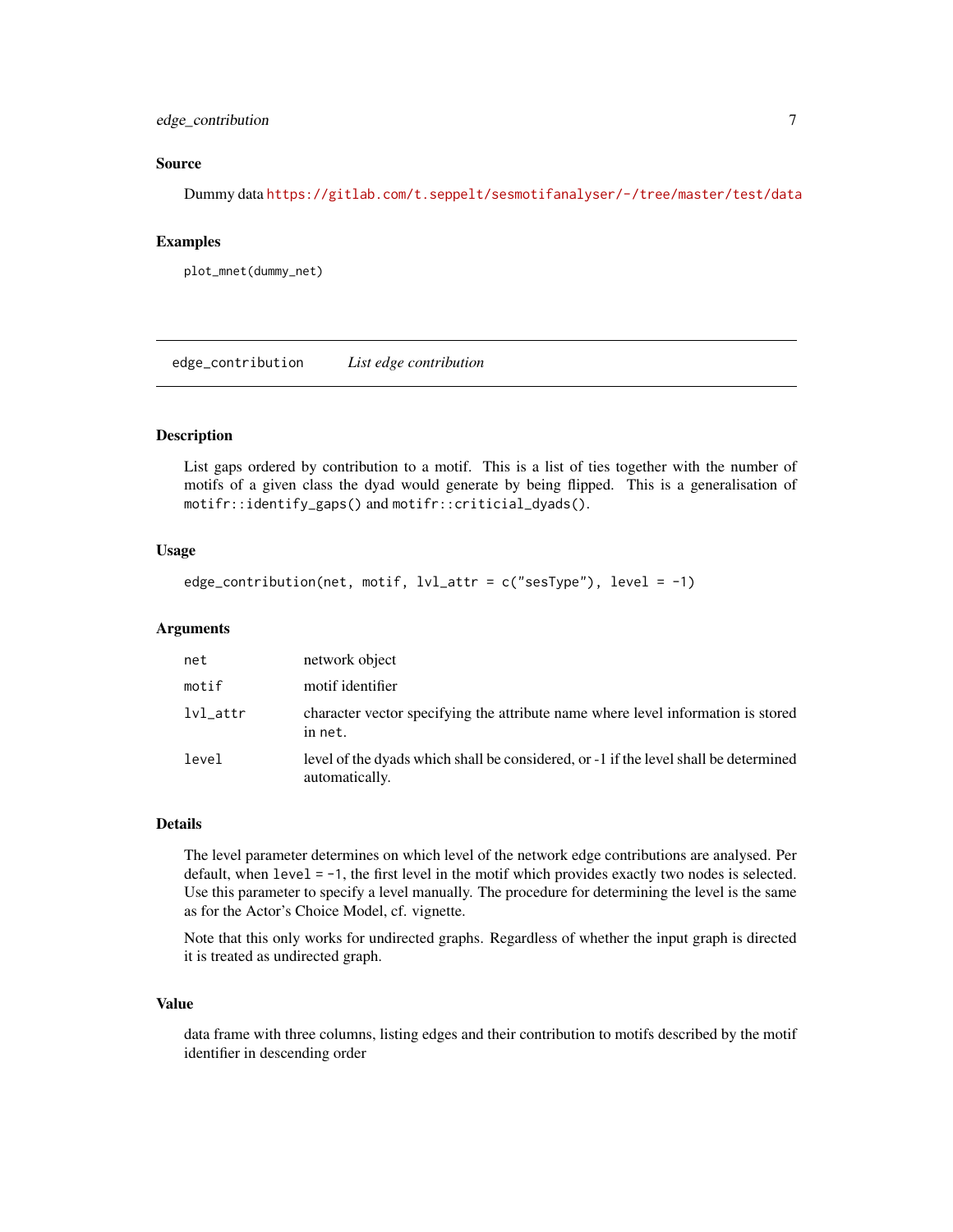#### Examples

```
## Not run:
head(edge_contribution(ml_net, "1,2[I.C]"))
## End(Not run)
```
exemplify\_motif *Returns an example for a motif found in a given network*

#### Description

Returns an example for a motif found in a given network

#### Usage

```
exemplify_motif(net, motif, lvl_attr = "sesType", directed = NULL)
```
#### Arguments

| net      | network object                                                                                                                                                     |
|----------|--------------------------------------------------------------------------------------------------------------------------------------------------------------------|
| motif    | motif identifier string for the motif                                                                                                                              |
| lvl_attr | character vector specifying the attribute name where level information is stored<br>in net.                                                                        |
| directed | whether the graph shall be treated as a directed graph. Per default (NULL), this is<br>determined automatically using the structure of the provided network object |

#### Value

vector of nodes in the motif

#### See Also

```
motifr::show_motif
```
#### Examples

```
## Not run:
exemplify_motif(ml_net, motif = "1,2[I.C]", directed = FALSE)
## End(Not run)
```
<span id="page-7-0"></span>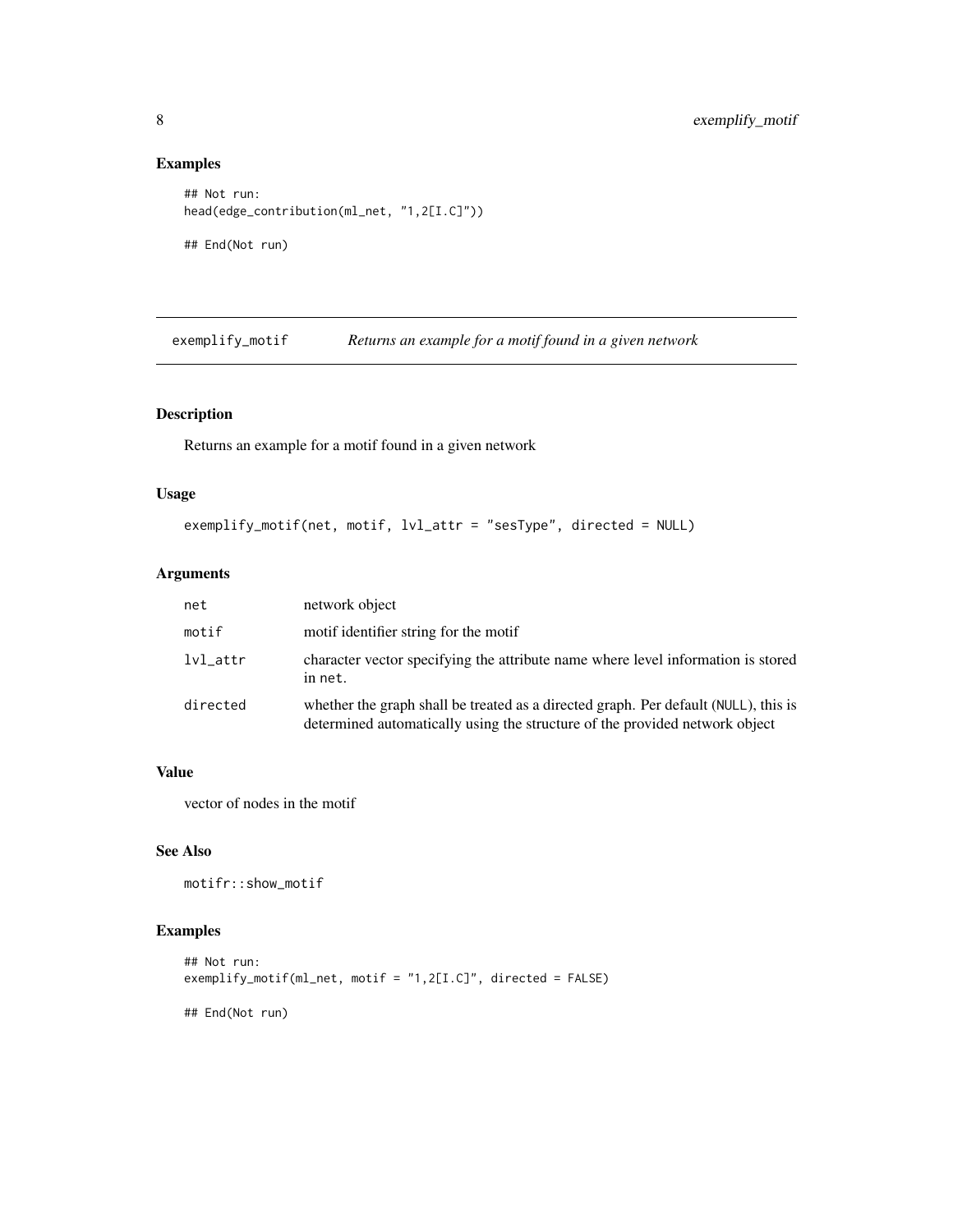<span id="page-8-0"></span>

#### Description

Without any arguments, this launches a shiny app, where all available motifs in motifr can be graphically displayed by selecting signature-class combinations from a dropdown list.

#### Usage

explore\_motifs(net = NULL, lvl\_attr = c("sesType"))

#### Arguments

| net      | optional: you may supply your own network object here (must be loaded as an<br>R object in the global environment)                     |
|----------|----------------------------------------------------------------------------------------------------------------------------------------|
| lvl attr | if you supply your own network object, indicate the name of the network at-<br>tribute where level information is stored for each node |

#### Details

If arguments net and lvl\_attr are provided, you can load you own network into the shiny app to explore what a given motif classifier looks like for your network. Be aware that if your network does not contain a specific motif, an example of the motif can also not be shown, because motifr illustrates motifs by actually finding an example within a given network.

#### Value

Launches a shiny app where all available motifs can be displayed or, alternatively, all available motifs for a user-supplied network

identify\_gaps *List gaps*

#### Description

List gaps ordered by contribution to a motif. This is a list of ties together with the number of motifs of a given class the dyad would generate by being added to the network.

#### Usage

```
identify_gaps(net, motif, lvl_attr = c("sesType"), level = -1)
```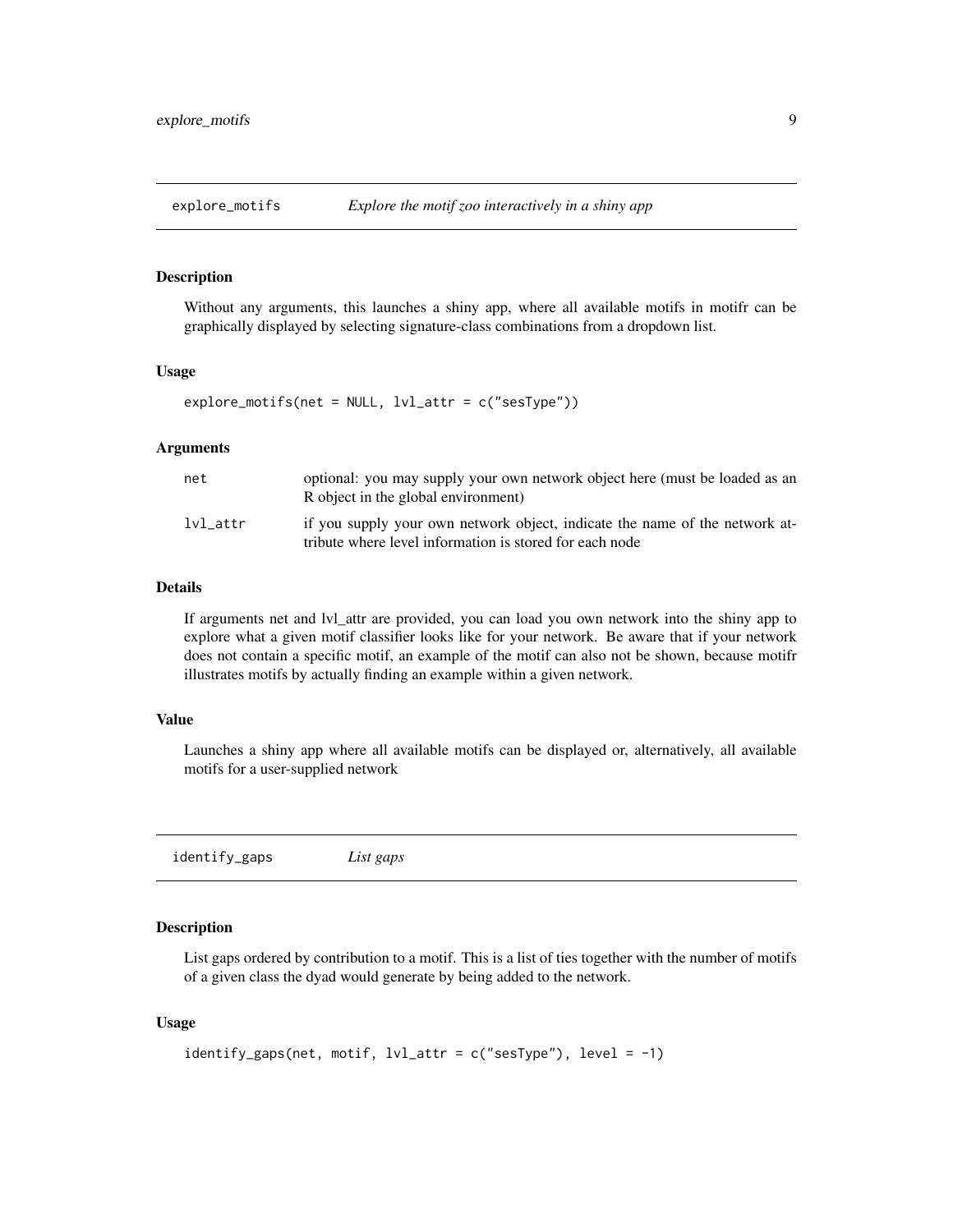#### <span id="page-9-0"></span>**Arguments**

| net      | network object                                                                                         |
|----------|--------------------------------------------------------------------------------------------------------|
| motif    | motif identifier                                                                                       |
| lvl_attr | character vector specifying the attribute name where level information is stored<br>in net.            |
| level    | level of the dyads which shall be considered, or -1 if the level shall be determined<br>automatically. |

#### Details

The level parameter determines on which level of the network gaps are analysed. Per default, when "level = -1", the first level in the motif which provides exactly two nodes is selected. Use this parameter to specify a level manually. The procedure for determining the level is the same as for the Actor's Choice Model, cf. vignette.

Note that this only works for undirected graphs. Regardless of whether the input graph is directed it is treated as undirected graph.

#### Value

data frame with three columns, listing edges and their contribution to motifs described by the motif identifier in descending order

#### Examples

```
## Not run:
head(identify_gaps(ml_net, motif = "1,2[II.C]"))
## End(Not run)
```
induced\_level\_subgraph

*Returns subgraph induced by one level of the network*

#### Description

This function is intended to be used together with simulate\_baseline() for partial ERGM models. Currently, only network objects are supported as input.

#### Usage

induced\_level\_subgraph(net, level, lvl\_attr = "sesType")

#### Arguments

| net      | the network                                      |
|----------|--------------------------------------------------|
| level    | the (number of the) level                        |
| lvl attr | name of the nodal attribute specifying the level |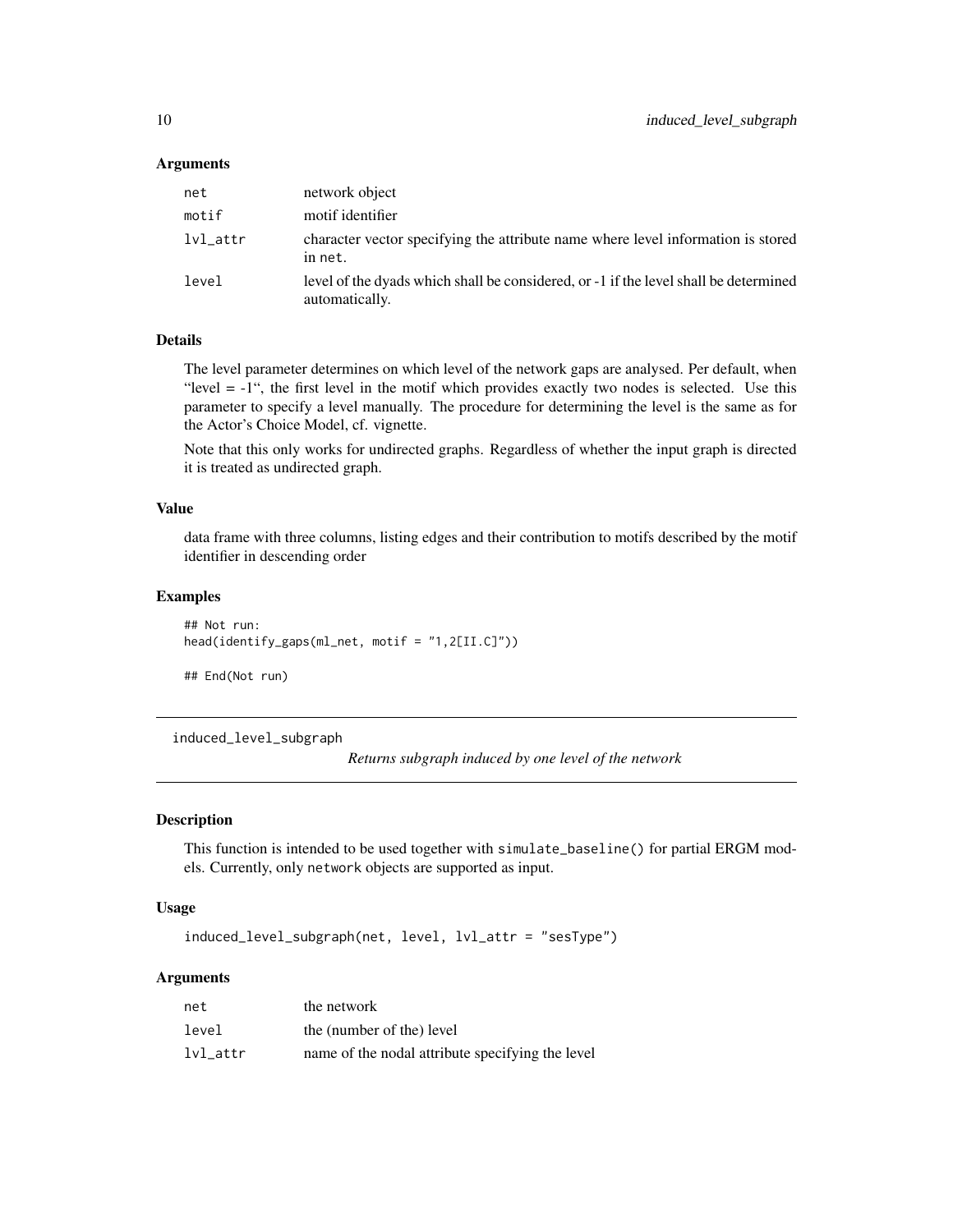#### <span id="page-10-0"></span>is.directed 11

#### Value

induced subgraph as network object.

#### Examples

```
subgraph_actors <- induced_level_subgraph(motifr::ml_net, 1)
plot_mnet(subgraph_actors, label = TRUE)
```
is.directed *Checks whether the given network is directed*

#### Description

Placeholder function for the corresponding functions of the various supported network formats. For example, this function calls network::is.directed() on network objects and igraph::is.directed() on igraph objects.

#### Usage

is.directed(net)

#### Arguments

net the network

#### Value

whether the given network is directed

#### Examples

is.directed(motifr::ml\_net)

large\_directed\_dummy\_net

*Large two-level directed network dummy example*

#### Description

Large two-level directed network dummy example

#### Usage

large\_directed\_dummy\_net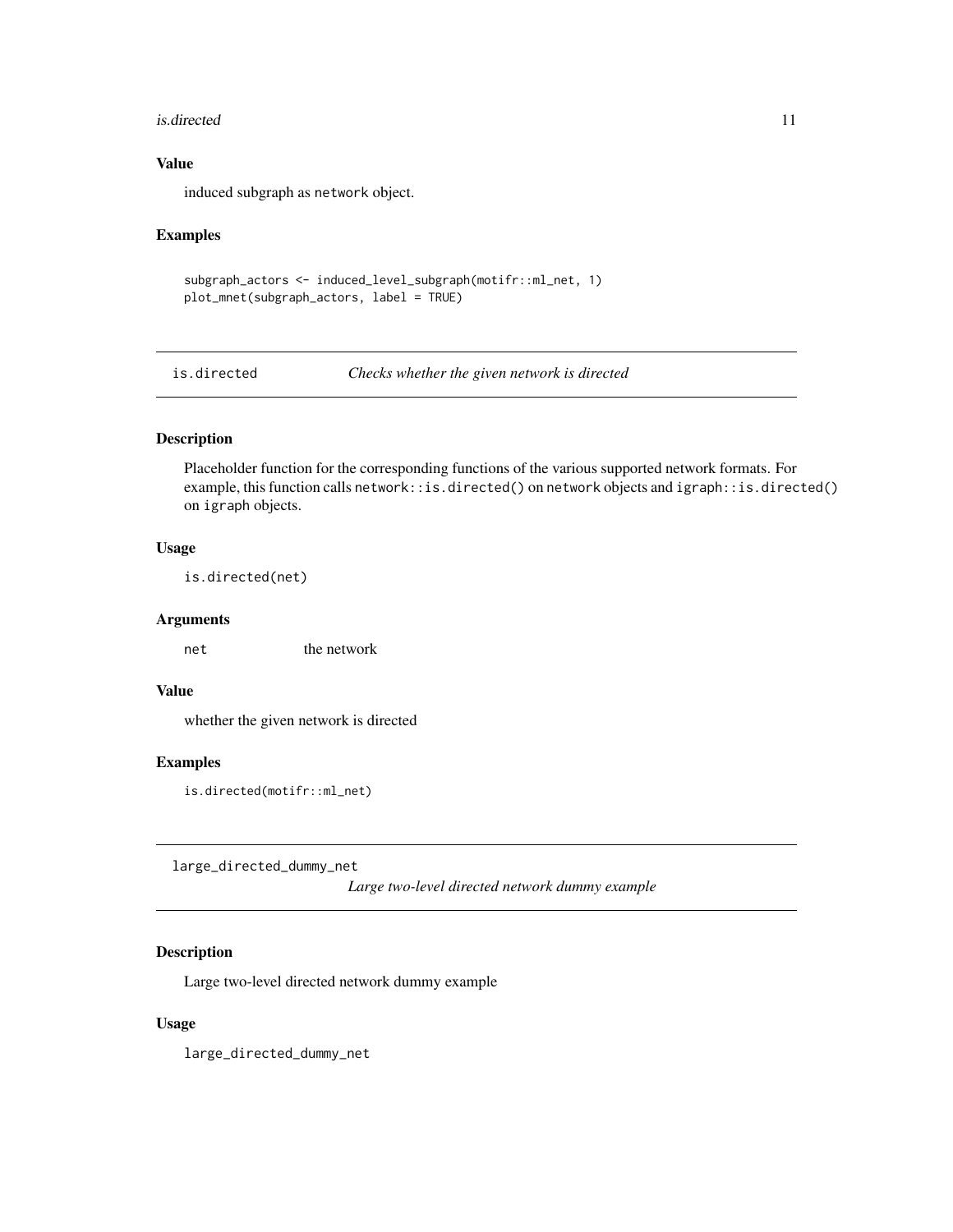#### <span id="page-11-0"></span>Format

network network object

#### Source

Dummy data <https://gitlab.com/t.seppelt/sesmotifanalyser/-/tree/master/test/data>

#### Examples

plot\_mnet(large\_directed\_dummy\_net)

list\_motifs *Lists motifs of a given class or all motifs with a given signature*

#### Description

Returns a dataframe with one row for each instance of the motif specified by the given motif identifier string. If the identifier string specifies a motif class, e.g. 1,2[I.A], then only motifs of the given class are returned. If the identifier string specifies a signature, e.g. 1,2, then a full list of all motifs of this signature is returned. In the latter case, the dataframe contains an additional column stating the classes of the motifs. The naming scheme of the columns is as follows: Each column is called levelA\_nodeB where A is the lvl\_attr of the nodes in the column and B the index of the nodes among the nodes on the same level. This index stems from the internal order of the nodes and does not carry any specific meaning.

#### Usage

```
list_motifs(net, identifier, lvl_attr = "sesType", directed = NULL)
```
#### Arguments

| net         | network object                                                                                                                                                     |
|-------------|--------------------------------------------------------------------------------------------------------------------------------------------------------------------|
| identifier  | motif identifier string (with or without class, see above)                                                                                                         |
| $lvl\_attr$ | character vector specifying the attribute name where level information is stored<br>in net.                                                                        |
| directed    | whether the graph shall be treated as a directed graph. Per default (NULL), this is<br>determined automatically using the structure of the provided network object |

#### Value

data frame with one row for each motif

#### Examples

```
## Not run:
head(list_motifs(ml_net, "1,2[I.C]", directed = FALSE))
## End(Not run)
```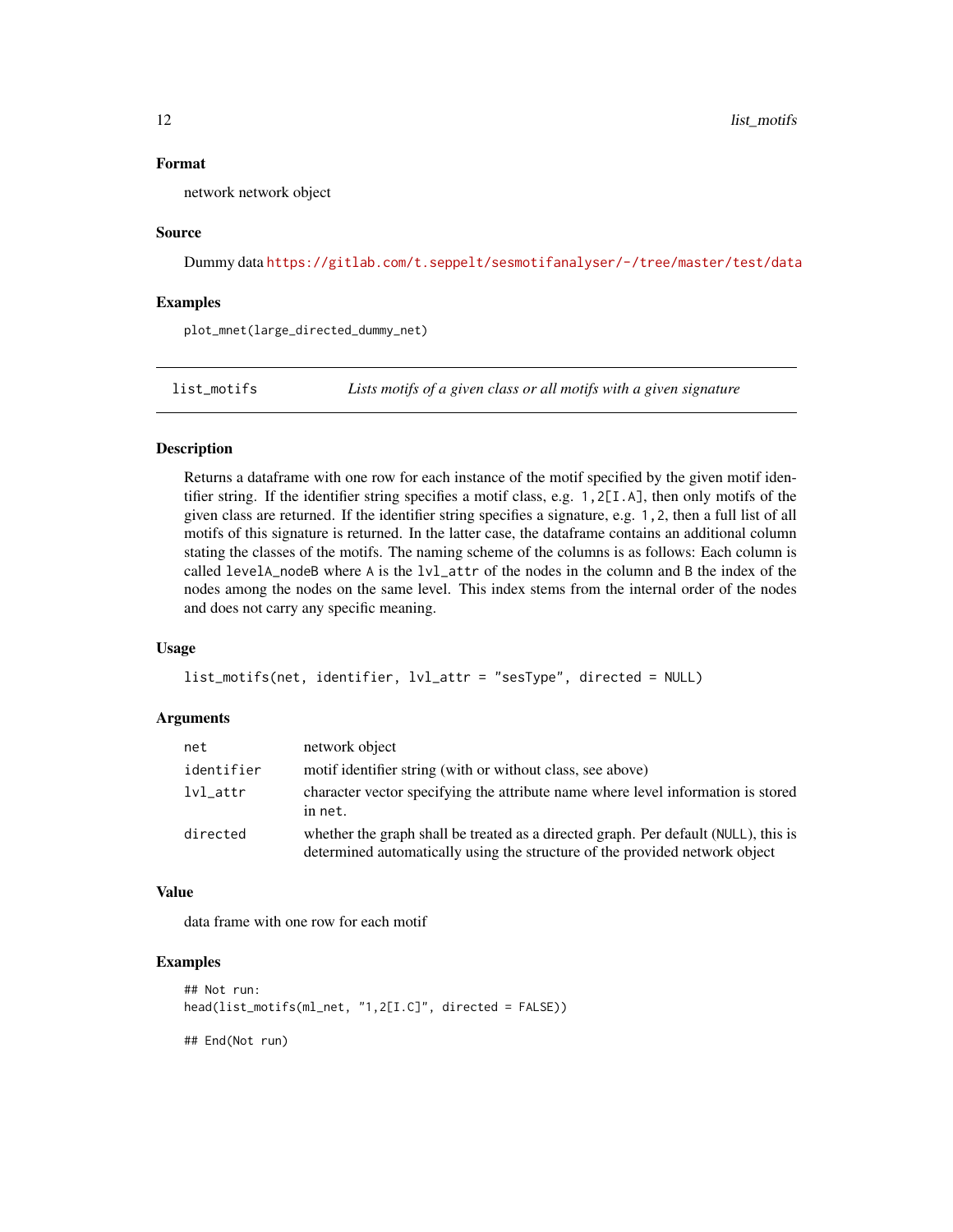<span id="page-12-0"></span>

#### Description

A statnet network object based on empirical data about actors and their activities in a case study of Swiss wetlands management

#### Usage

ml\_net

#### Format

Statnet network object with 132 nodes and 566 edges on two levels. One network level contains actors, a second network level contains activities. Links between actors indicate collaboration among actors. Links between actors and activities indicate that an actor is active in a given activity. Links between activities indicate that the activities are causally interdependent. The network contains two variables to describe nodes/ vertices.

#### vertex.names node labes

sesType Binary variable specifying network levels for every node  $(1 = node is a social node (actor))$  $, 0$  = node is a non-social node (an activity)...

#### Source

Surveys and expert interviews in a Swiss wetland. Data is anonymized and should only be used for exemplary purposes.

#### Examples

plot\_mnet(ml\_net)

motifs\_distribution *Compute statistical properties (expectation and variance) of the distribution of motifs in a baseline model*

#### Description

This function supports the Erdős-Rényi Model (erdos\_renyi) and the the Actor's Choice Model (actors\_choice). The model can be specified using the model parameter. The Erdős-Rényi Model can be used without providing further parameters. In case of the Actor's Choice Model a level of the given network can be specified which is only level assumed to be variable. All other levels are assumed to be fixed. Per default,  $level = -1$ , the first level carrying two nodes in the signature of the motif is selected as variable level. Set the level parameter to the value of the lvl\_attr of the nodes in the desired level to specify the level manually.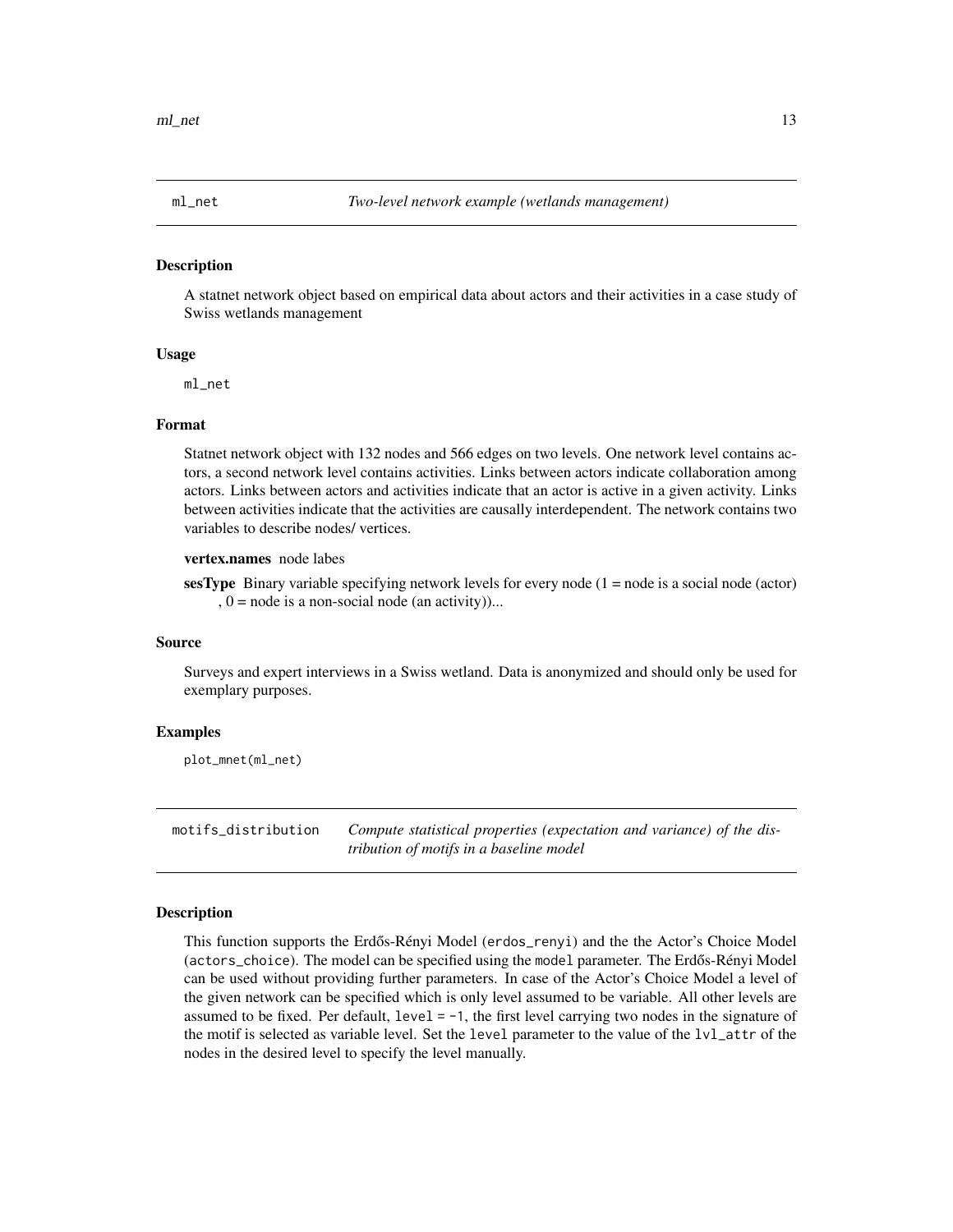#### Usage

```
motifs_distribution(
 net,
  motifs,
  lvl_attr = "sesType",
  model = "erdos_renyi",
  level = -1,
  omit_total_result = TRUE,
  directed = NULL
\mathcal{L}
```
#### Arguments

| net               | network object                                                                                                                                                     |
|-------------------|--------------------------------------------------------------------------------------------------------------------------------------------------------------------|
| motifs            | list of motif identifiers describing the motifs whose distribution shall be analysed                                                                               |
| $1$ v $1$ _attr   | character vector specifying the attribute name where level information is stored<br>in net.                                                                        |
| model             | baseline model to be used. options are "erdos_renyi" and "actors_choice". De-<br>faults to "erdos_renyi".                                                          |
| level             | Additional parameter to set the level to vary for the actors_choice model manu-<br>ally. All other levels are held fixed.                                          |
| omit_total_result |                                                                                                                                                                    |
|                   | whether total results shall be omitted                                                                                                                             |
| directed          | whether the graph shall be treated as a directed graph. Per default (NULL), this is<br>determined automatically using the structure of the provided network object |

#### Value

data frame with one column giving names of motif identifers and two column giving expectation and variances per motif. For other motifs, expectations are computed but variances are returned as NaN.

#### Examples

```
## Not run:
motifs_distribution(ml_net, motif = list("1,2[I.C]"), directed = FALSE)
## End(Not run)
```
motif\_summary *Summary for motif counts and Erdős-Rényi distribution* 

#### Description

Returns a data frame with counts and statistical properties (expectation, variances) of six selected motifs in the given network. Note that this function implicitly assumes that the network is undirected, cf. motifr::to\_py\_graph.

<span id="page-13-0"></span>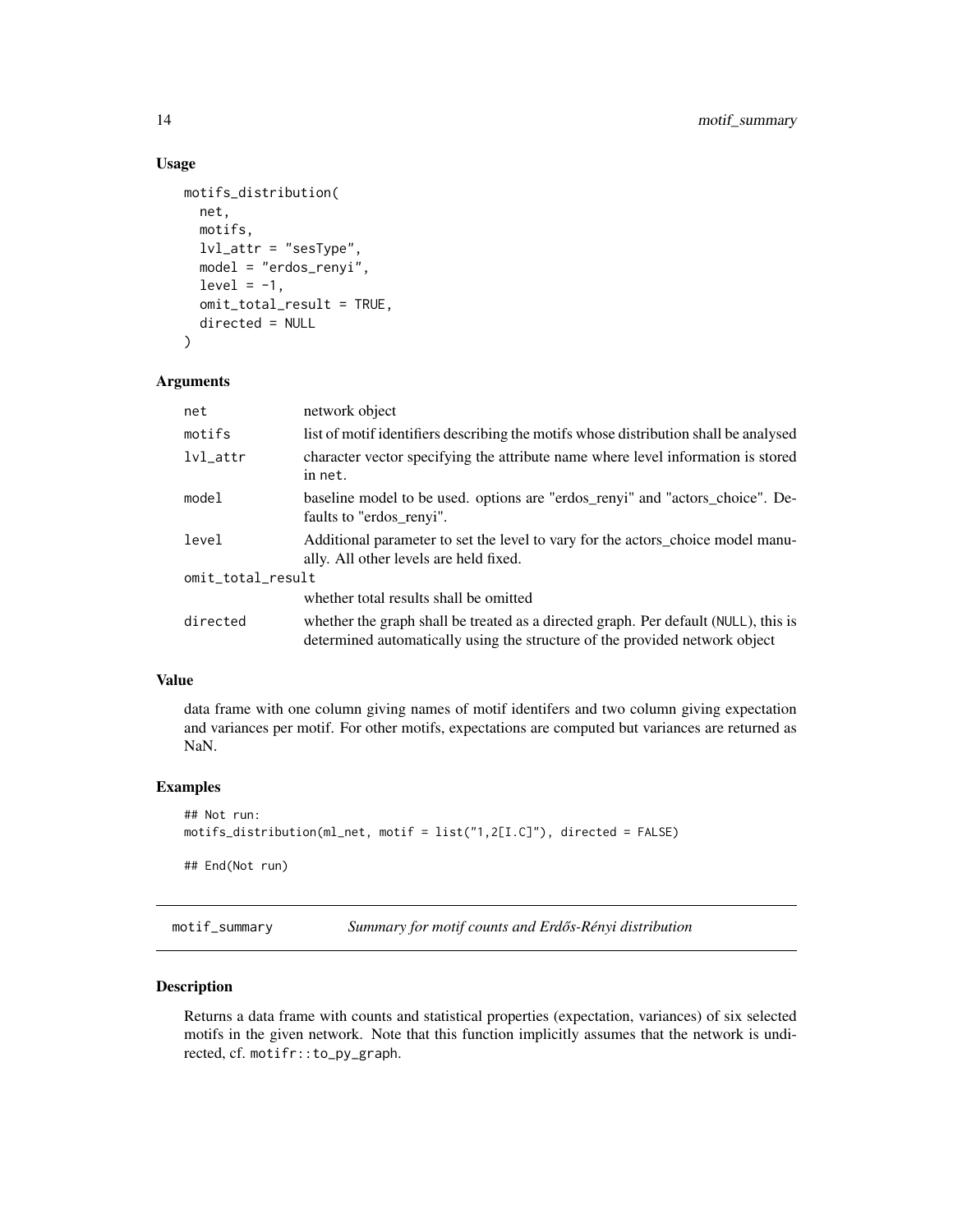#### <span id="page-14-0"></span>Usage

motif\_summary(net, lvl\_attr = c("sesType"))

#### Arguments

| net      | network object                                                                              |
|----------|---------------------------------------------------------------------------------------------|
| lvl attr | character vector specifying the attribute name where level information is stored<br>in net. |

#### Value

dataframe with motif counts, expectations and variances for set of selected motifs

#### Examples

```
## Not run:
motif_summary(ml_net)
```
## End(Not run)

plot\_critical\_dyads *Plot critical dyads in network visualisation*

#### Description

Note that this only works for undirected graphs. Regardless of whether the input graph is directed it is treated as undirected graph.

#### Usage

```
plot_critical_dyads(
  net,
  motif,
  lvl_attr = c("sesType"),
  level = -1,
  cutoff = 2,subset_graph = "none",
  ...
\mathcal{L}
```
#### Arguments

| net      | Statnet network object                      |
|----------|---------------------------------------------|
| motif    | Motif to explore gaps in for                |
| lvl_attr | Node attribute specifying level information |
| level    | Focal level for gap analysis                |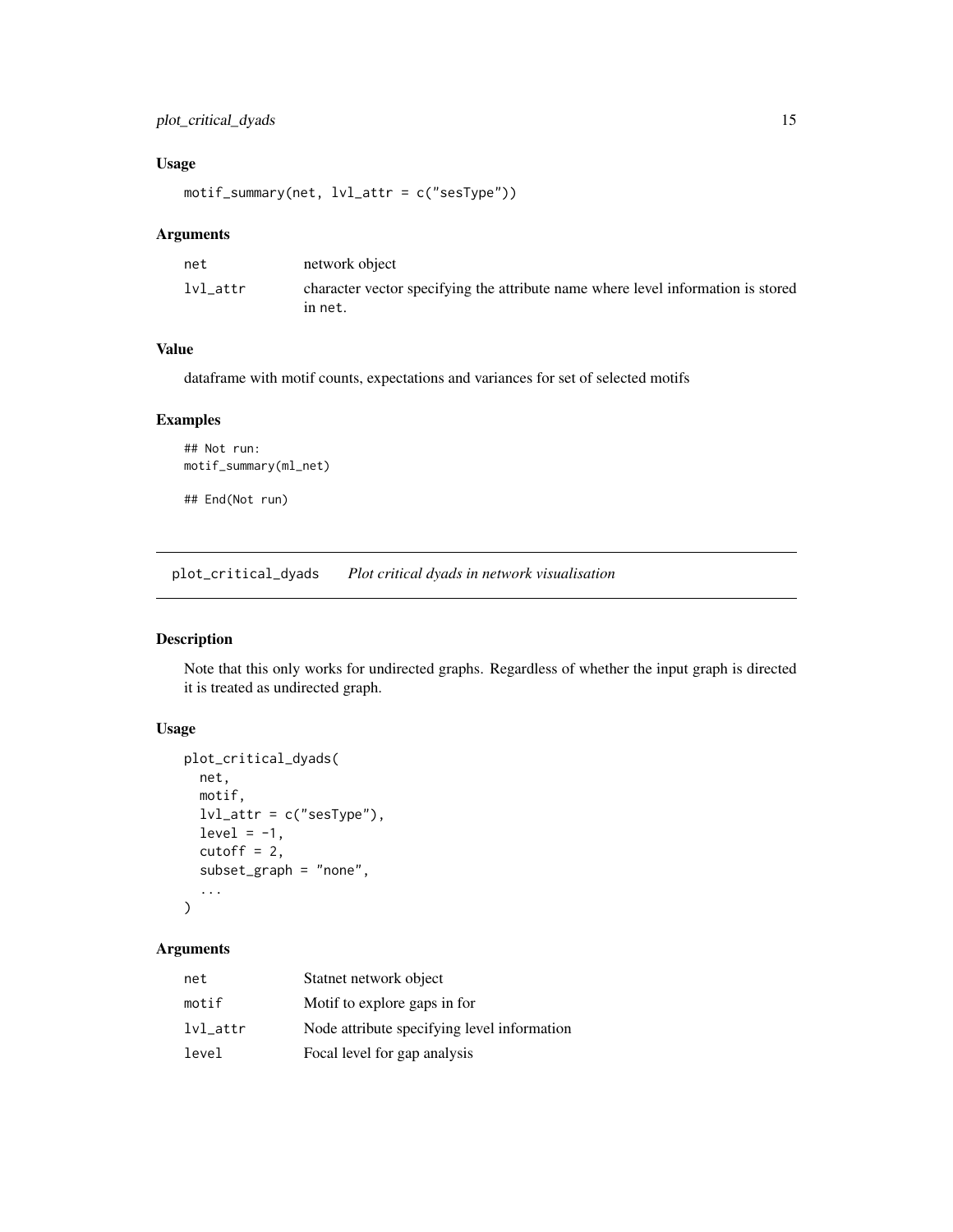<span id="page-15-0"></span>

| cutoff       | Cut-off point in contributions of an edge to the number of motifs above which<br>to analyse gaps                                                                                      |
|--------------|---------------------------------------------------------------------------------------------------------------------------------------------------------------------------------------|
| subset_graph | Whether to subset the graph to only show nodes involved in gaps. One of "none"<br>(no subset, default), "partial" (only focal level is subset) or "focal" (only focal<br>level shown) |
| .            | list of additional parameters to be passed to plotting function (see motifr::plot_mnet),<br>e.g. $label = TRUE$                                                                       |

#### Value

A plot of gaps, sized by weight in a multilevel network

#### Examples

```
## Not run:
plot_critical_dyads(ml_net, "1,2[I.C]", level = -1)
plot_critical_dyads(ml_net, "1,2[I.C]",
  level = -1,subset_graph = "focal", cutoff = 4, label = TRUE
\lambdaplot_critical_dyads(ml_net, "1,2[I.C]",
 level = -1,
  subset_graph = "partial", cutoff = 4, label = TRUE
)
## End(Not run)
```
plot\_gaps *Plot gaps in network visualisation*

#### Description

Note that this only works for undirected graphs. Regardless of whether the input graph is directed it is treated as undirected graph.

#### Usage

```
plot_gaps(
  net,
  motif,
  lvl_attr = c("sesType"),
  level = -1,
  cutoff = 2,subset_graph = "none",
  ...
\mathcal{L}
```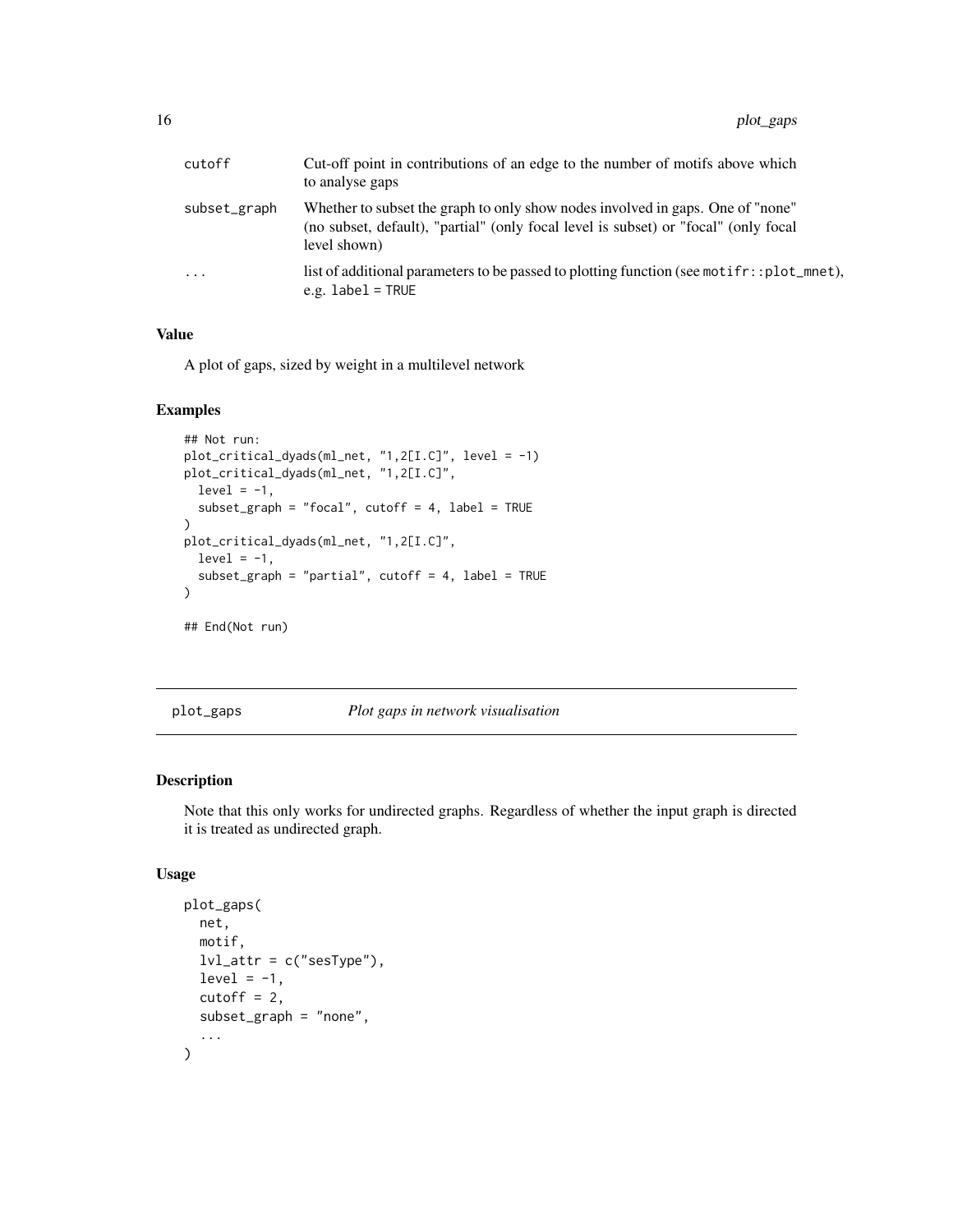#### <span id="page-16-0"></span>Arguments

| net             | Statnet network object                                                                                                                                                                |
|-----------------|---------------------------------------------------------------------------------------------------------------------------------------------------------------------------------------|
| motif           | Motif to explore gaps in for                                                                                                                                                          |
| $1$ v $1$ _attr | Node attribute specifying level information                                                                                                                                           |
| level           | Focal level for gap analysis                                                                                                                                                          |
| cutoff          | Cut-off point in contributions of an edge to the number of motifs above which<br>to analyse gaps                                                                                      |
| subset_graph    | Whether to subset the graph to only show nodes involved in gaps. One of "none"<br>(no subset, default), "partial" (only focal level is subset) or "focal" (only focal<br>level shown) |
| $\ddots$ .      | list of additional parameters to be passed to plotting function (see motifr::plot_mnet),<br>e.g. $label = TRUE$                                                                       |

#### Value

A plot of gaps, sized by weight in a multilevel network

#### Examples

```
## Not run:
plot_gaps(ml_net, "1,2[II.C]", level = -1)
plot_gaps(ml_net, "1,2[II.C]",
 level = -1,
  subset_graph = "focal", cutoff = 4, label = TRUE
\lambdaplot_gaps(ml_net, "1,2[II.C]",
  level = -1,
  subset_graph = "partial", cutoff = 4, label = TRUE
)
## End(Not run)
```
plot\_gaps\_or\_critical\_dyads *Helper function for plotting gaps and critical edges*

#### Description

Note that this only works for undirected graphs. Regardless of whether the input graph is directed it is treated as undirected graph.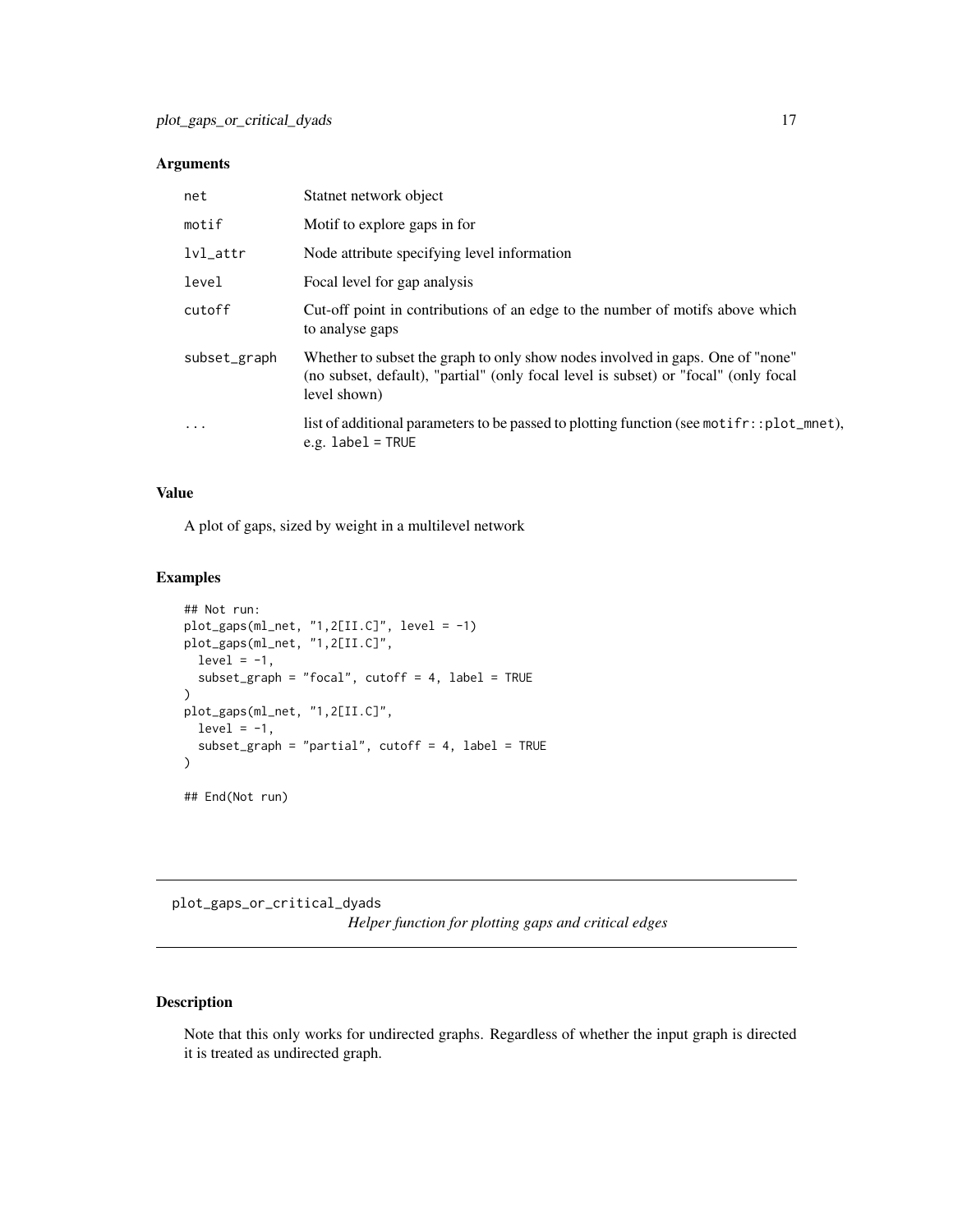#### Usage

```
plot_gaps_or_critical_dyads(
  net,
  edge_contribution,
  colour,
  title,
  lvl_attr = c("sesType"),
  cutoff = 2,
  subset_graph = "none",
  ...
\mathcal{L}
```
#### Arguments

| net               | network object                                                                                                                                                                        |
|-------------------|---------------------------------------------------------------------------------------------------------------------------------------------------------------------------------------|
| edge_contribution |                                                                                                                                                                                       |
|                   | data frame providing edge contribution data                                                                                                                                           |
| colour            | colour code for the weighted edges                                                                                                                                                    |
| title             | title of the plot                                                                                                                                                                     |
| $1$ v $1$ _attr   | nodal attribute specifying level information                                                                                                                                          |
| cutoff            | Cut-off point in contributions of an edge to the number of motifs above which<br>to analyse gaps                                                                                      |
| subset_graph      | Whether to subset the graph to only show nodes involved in gaps. One of "none"<br>(no subset, default), "partial" (only focal level is subset) or "focal" (only focal<br>level shown) |
| $\cdot$           | list of additional parameters to be passed to plotting function (see motifr::plot_mnet),<br>e.g. $label = TRUE$                                                                       |

#### Value

A plot of gaps or critical edges, sized by weight in a multilevel network

#### See Also

plot\_gaps, plot\_critical\_dyads.

plot\_mnet *Visualize a multi-level network (using ggraph)*

#### Description

Visualize a multi-level network, with the possibility of specifying separate layouts for each level. This is a somewhat hacky wrapper for arranging separate ggraph calls for each network level in a circle.

<span id="page-17-0"></span>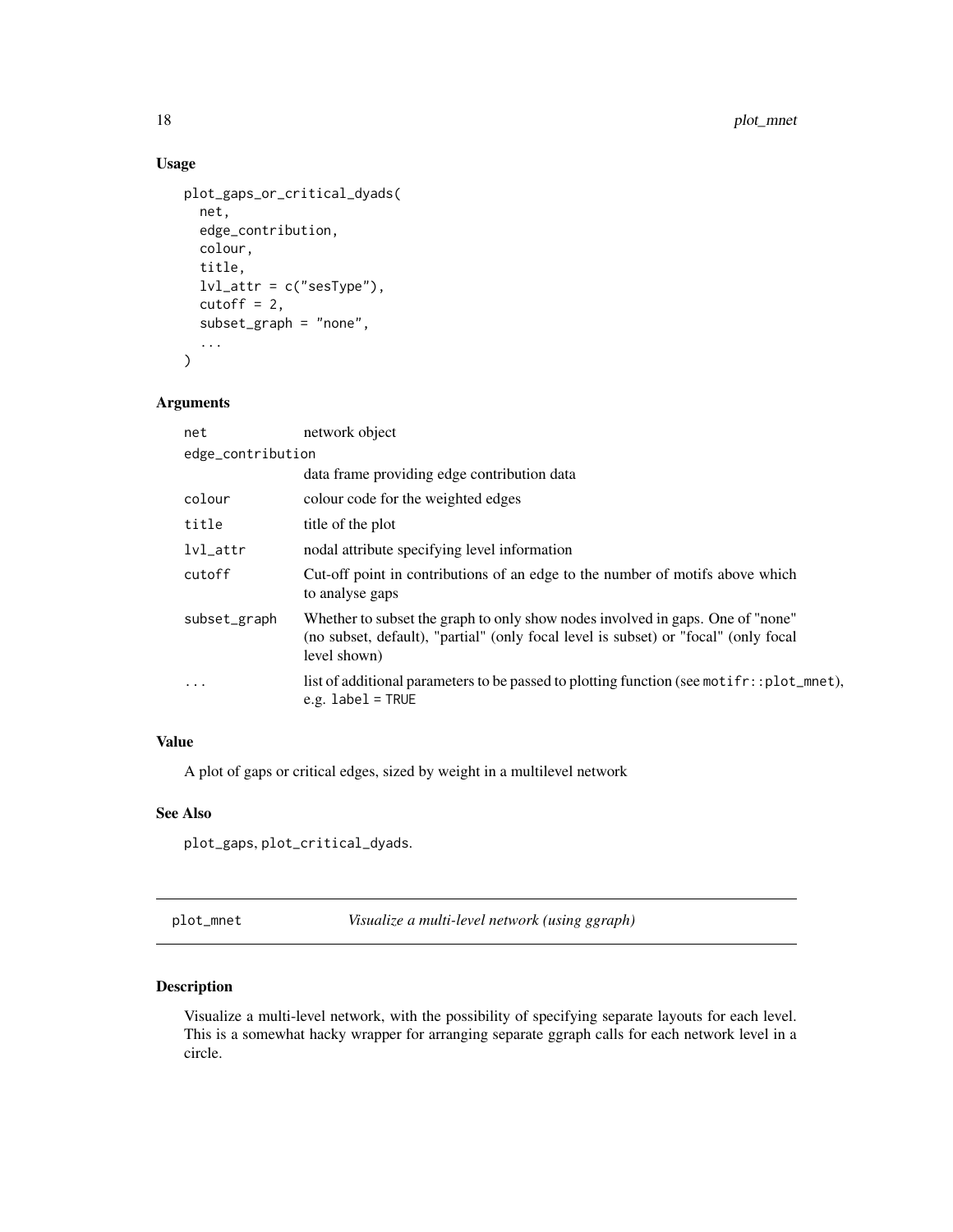#### <span id="page-18-0"></span>show\_motif 19

#### Usage

```
plot_mnet(
  net,
  lvl_attr = c("sesType"),
  layouts = rep("kk", n_levels),
  label = FALSE,directed = NULL,
 nodesize = 3,
  edgewidth = 0.5\mathcal{L}
```
#### Arguments

| net           | A tidygraph, igraph or statnet network object                                                                                         |
|---------------|---------------------------------------------------------------------------------------------------------------------------------------|
| $lvl_{-}attr$ | The name of the categorical node attribute specifying at which level a node is<br>situated                                            |
| layouts       | A list of layouts (see ggraph::layout_ggraph) for every level e.g. for two<br>levels list("auto","circle")                            |
| label         | logical - should nodes be labelled? (defaults to false)                                                                               |
| directed      | whether the network object shall be interpreted as directed network. Per default,<br>$motifr:$ is directed is used to determine that. |
| nodesize      | The size of node displays, if displayed as points (if $label = false$ )                                                               |
| edgewidth     | The width of lines illustrating edges                                                                                                 |

#### Details

For more extensive visualization options, it is recommended to explore the [layout\\_as\\_multilevel](#page-0-0) function included in the package graphlayouts.

#### Value

A ggraph object

#### Examples

```
plot_mnet(net = motifr::ml_net, lvl_attr = "sesType", layouts = list("kk", "circle"))
```

| show motif | Plots an example for a motif with given motif identifier string taken |
|------------|-----------------------------------------------------------------------|
|            | from the given graph.                                                 |

#### Description

If no network is provided, a motif in a dummy network (motifr::dummy\_net or motifr::large\_directed\_dummy\_net) will be shown.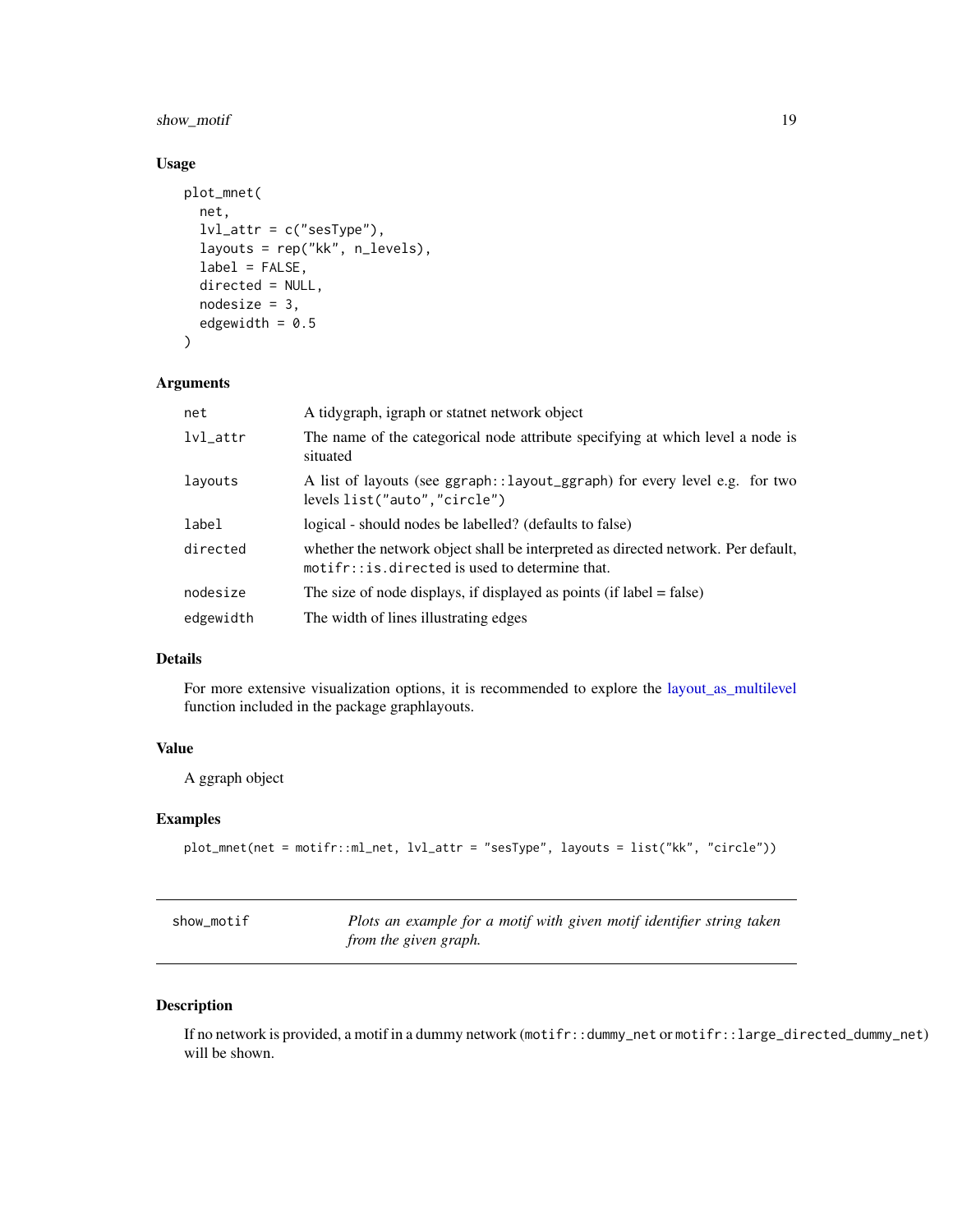#### <span id="page-19-0"></span>Usage

```
show\_motif(motif, net = NULL, lvl\_attr = c("sesType"), directed = NULL, ...)
```
#### Arguments

| motif           | motif identifier string for the motif                                                                                                                              |
|-----------------|--------------------------------------------------------------------------------------------------------------------------------------------------------------------|
| net             | network object                                                                                                                                                     |
| $1$ v $1$ _attr | character vector specifying the attribute name where level information is stored<br>in net.                                                                        |
| directed        | whether the graph shall be treated as a directed graph. Per default (NULL), this is<br>determined automatically using the structure of the provided network object |
| $\ddots$ .      | additional arguments to be passed to plotting function (e.g. label = $TRUE$ )                                                                                      |

#### Value

plot

#### See Also

motifr::exemplify\_motif

#### Examples

```
## Not run:
show_motif("1,2[I.C]", net = ml_net, directed = FALSE, label = TRUE)
## End(Not run)
```
simulate\_baseline *Simulate a baseline baseline model*

#### Description

A baseline distribution of motif counts from a specified number of networks using a specified baseline model is computed. Options for the baseline model are - Erdős–Rényi - Actor's choice - Fixed density - Providing an ERGM fit for the whole network - Providing a partial ERGM fit (for only one level)

#### Usage

```
simulate_baseline(
 net,
 motifs,
 n = 10,
  lvl_attr = "sesType",
  assume_sparse = TRUE,
```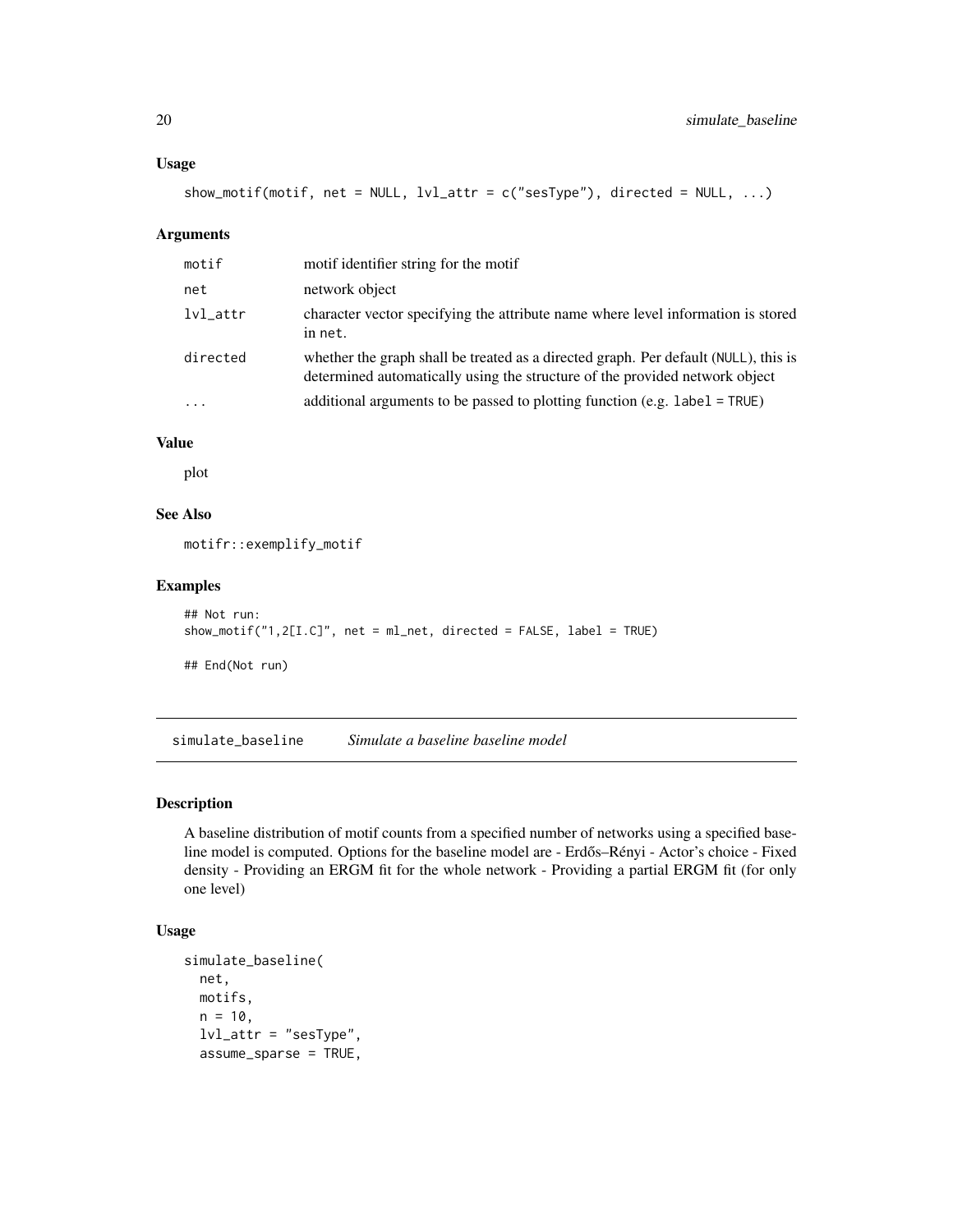simulate\_baseline 21

```
model = "erdos_renyi",
 level = -1,
 ergm_model = NULL,
 directed = NULL
)
```
#### Arguments

| net             | network object                                                                                                                                                                                             |
|-----------------|------------------------------------------------------------------------------------------------------------------------------------------------------------------------------------------------------------|
| motifs          | list of motif identifier strings                                                                                                                                                                           |
| n               | number of random graphs                                                                                                                                                                                    |
| $1$ v $1$ _attr | character string specifying the attribute name where level information is stored<br>in net.                                                                                                                |
| assume_sparse   | whether the random graphs shall be assumed to be sparse. used to find ideal<br>counting function. defaults to TRUE.                                                                                        |
| model           | baseline model to be used. Options are 'erdos_renyi', 'fixed_densities', 'ac-<br>tors_choice', 'ergm' and 'partial_ergm'. See vignette("random_baselines")<br>for more details. Defaults to 'erdos_renyi'. |
| level           | Ivl_attr of the variable level for the Actor's Choice model and for partial ERGM                                                                                                                           |
| ergm_model      | ergm model as for example fitted by calling ergm: : ergm(). Used when model<br>is set to 'ergm' or 'partial_ergm' to sample random networks.                                                               |
| directed        | whether the graph shall be treated as a directed graph. Per default (NULL), this is<br>determined automatically using the structure of the provided network object                                         |

#### Details

Note that when using the Actor's Choice model this function does not choose the variable level automatically. Use the level parameter to provide a valid level.

When using (partial) ERGM the parameter net is not used. Random networks are sampled in R using the ergm\_model parameter.

#### Value

data frame with one column for each motif identifier string and one row for every computed random graph

#### Examples

```
## Not run:
simulate_baseline(ml_net, list("1,2[I.C]"), n = 10, directed = FALSE)
## End(Not run)
```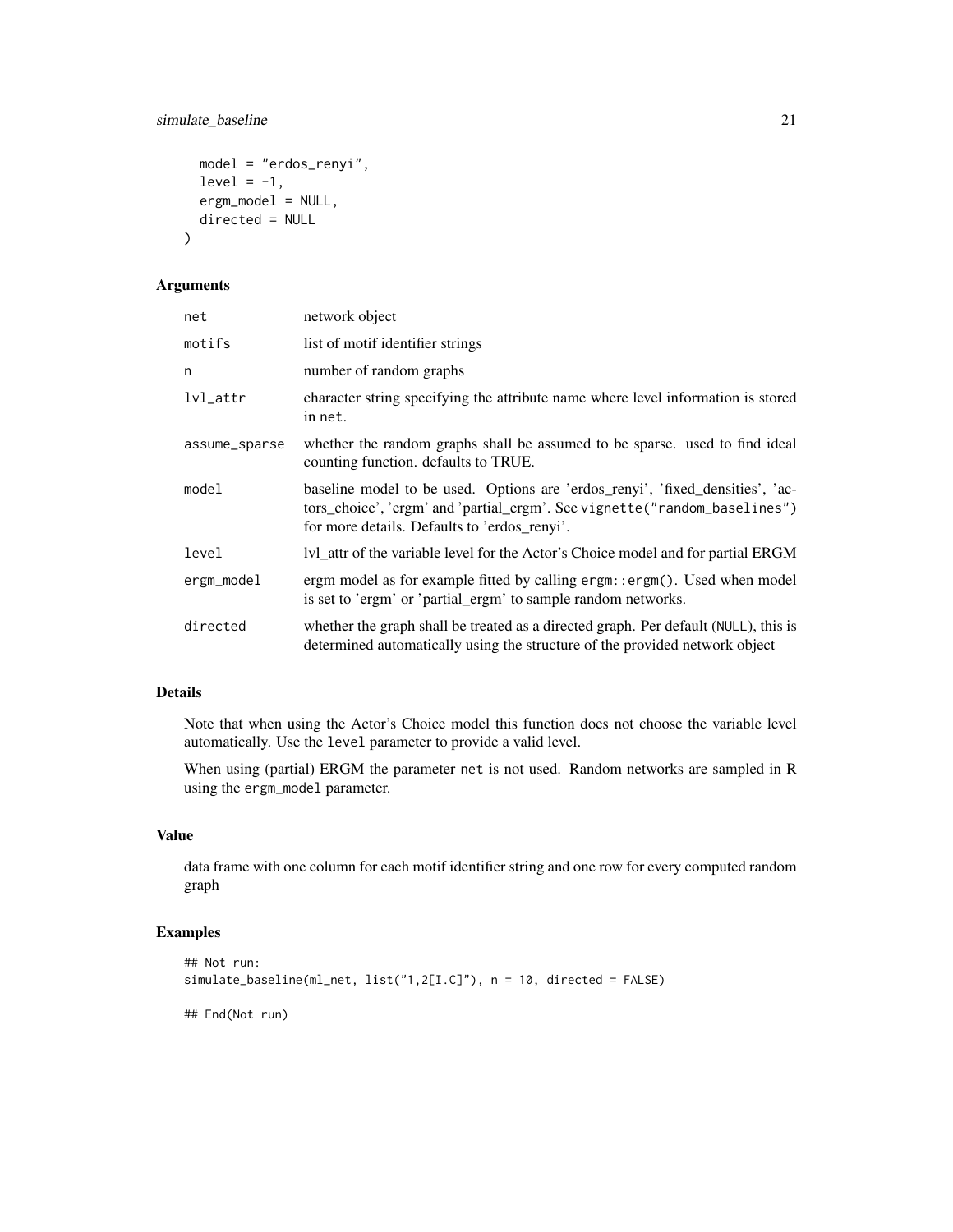<span id="page-21-0"></span>supported\_classes *Lists all supported motif classes for a given signature*

#### Description

Returns a list with all supported motif classes for the given signature. Raises an error if the given signature is not supported.

#### Usage

supported\_classes(signature, directed)

#### Arguments

| signature | head of a motif identifier string, i.e. string with comma-separated list specifying<br>the signature of the motif |
|-----------|-------------------------------------------------------------------------------------------------------------------|
| directed  | whether the motifs are directed.                                                                                  |

#### Value

list of supported motif classes

#### See Also

supported\_signatures()

#### Examples

```
## Not run:
supported_classes("1,2", FALSE)
supported_classes("1,1", TRUE)
```
## End(Not run)

supported\_signatures *Lists all supported signatures*

#### Description

Returns a data frame with three columns: signature, a Boolean value indicating whether the motifs are directed, the number of levels which the motif spans across

#### Usage

supported\_signatures()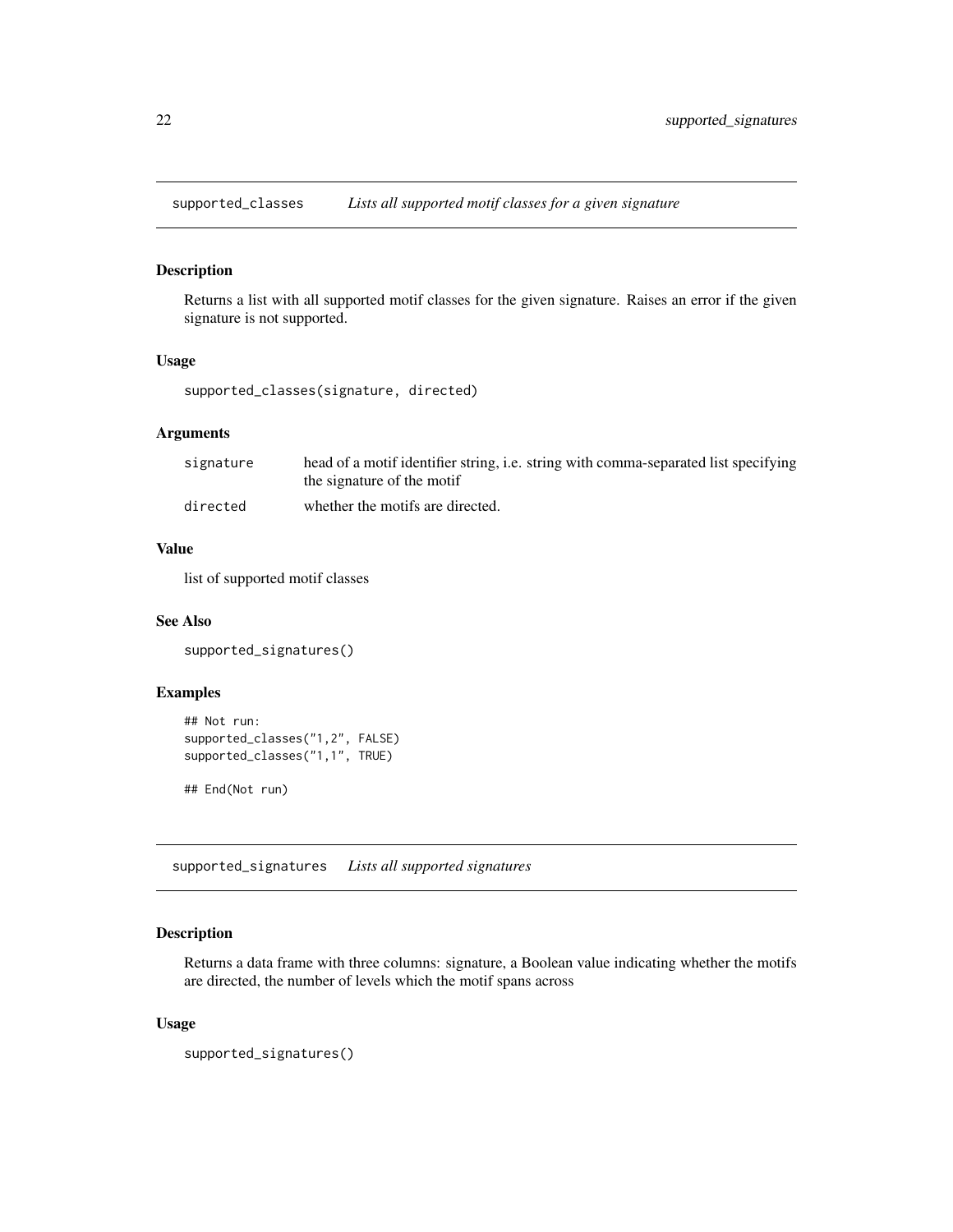<span id="page-22-0"></span>tidygraph\_dummy\_net 23

#### Value

data frame with all supported signatures

### See Also

supported\_classes()

#### Examples

## Not run: supported\_signatures()

## End(Not run)

tidygraph\_dummy\_net *Two-level tidygraph network example*

#### Description

Simple tidygraph network object for testing

#### Usage

tidygraph\_dummy\_net

#### Format

tidygraph network object

#### Source

Dummy data [https://github.com/marioangst/motifr/blob/master/notes/tidygraph\\_dumm](https://github.com/marioangst/motifr/blob/master/notes/tidygraph_dummy_net.R)y\_ [net.R](https://github.com/marioangst/motifr/blob/master/notes/tidygraph_dummy_net.R)

#### Examples

plot\_mnet(tidygraph\_dummy\_net)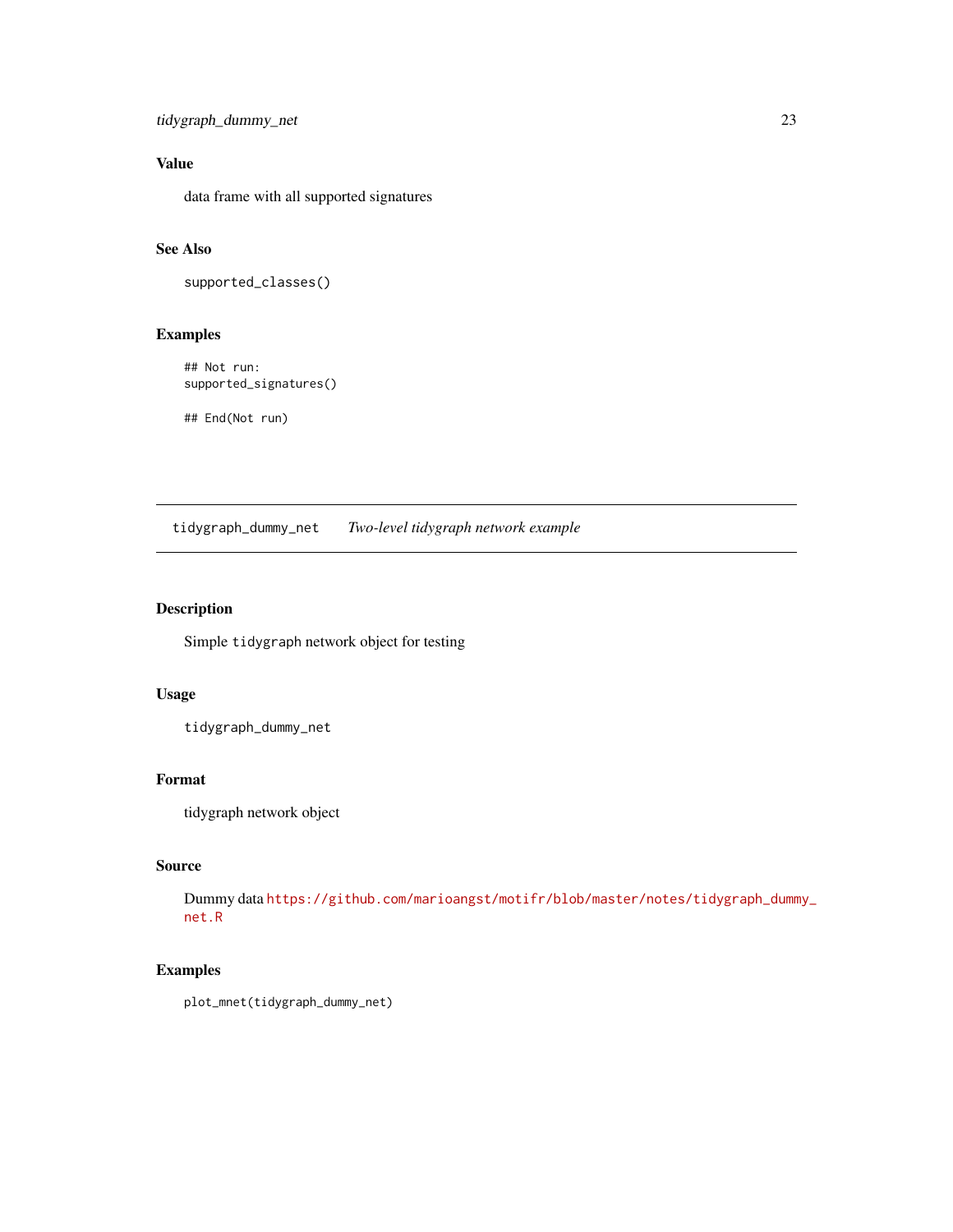<span id="page-23-0"></span>

#### Description

The function motifr::is.directed is used to determine whether the provided network is directed (if directed = FALSE).

#### Usage

```
to_py_graph(g, lvl_attr, relabel = TRUE, directed = NULL)
```
#### Arguments

| g             | state or igraph network object                                                                                                                                     |
|---------------|--------------------------------------------------------------------------------------------------------------------------------------------------------------------|
| $lvl_{-}attr$ | character vector specifying the attribute name where level information is stored<br>in net.                                                                        |
| relabel       | should nodes be relabelled with stating vertex, names or igraph nodal attribute<br>name                                                                            |
| directed      | whether the graph shall be treated as a directed graph. Per default (NULL), this is<br>determined automatically using the structure of the provided network object |

#### Details

The nodal attribute specified by lvl\_attr indicates the levels of the nodes. Values are automatically converted to integers. Levels must be numbered starting with  $0, 1, \ldots$ .

#### Value

Python networkx graph object

#### Examples

```
## Not run:
to_py_graph(motifr::dummy_net, lvl_attr = "sesType")
```
## End(Not run)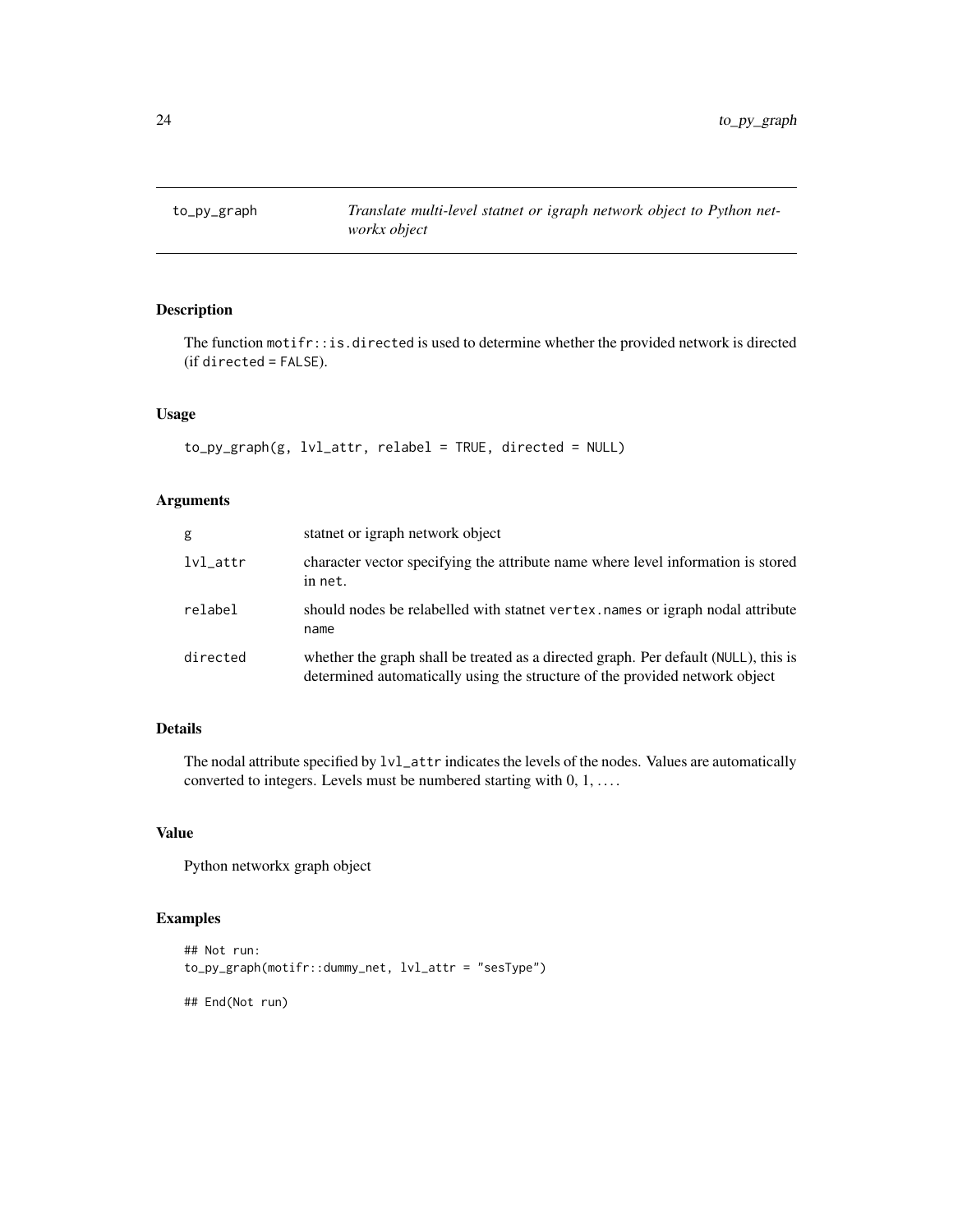<span id="page-24-0"></span>

#### Description

It might be necessary to restart your R session after updating the sma package.

#### Usage

update\_motifr()